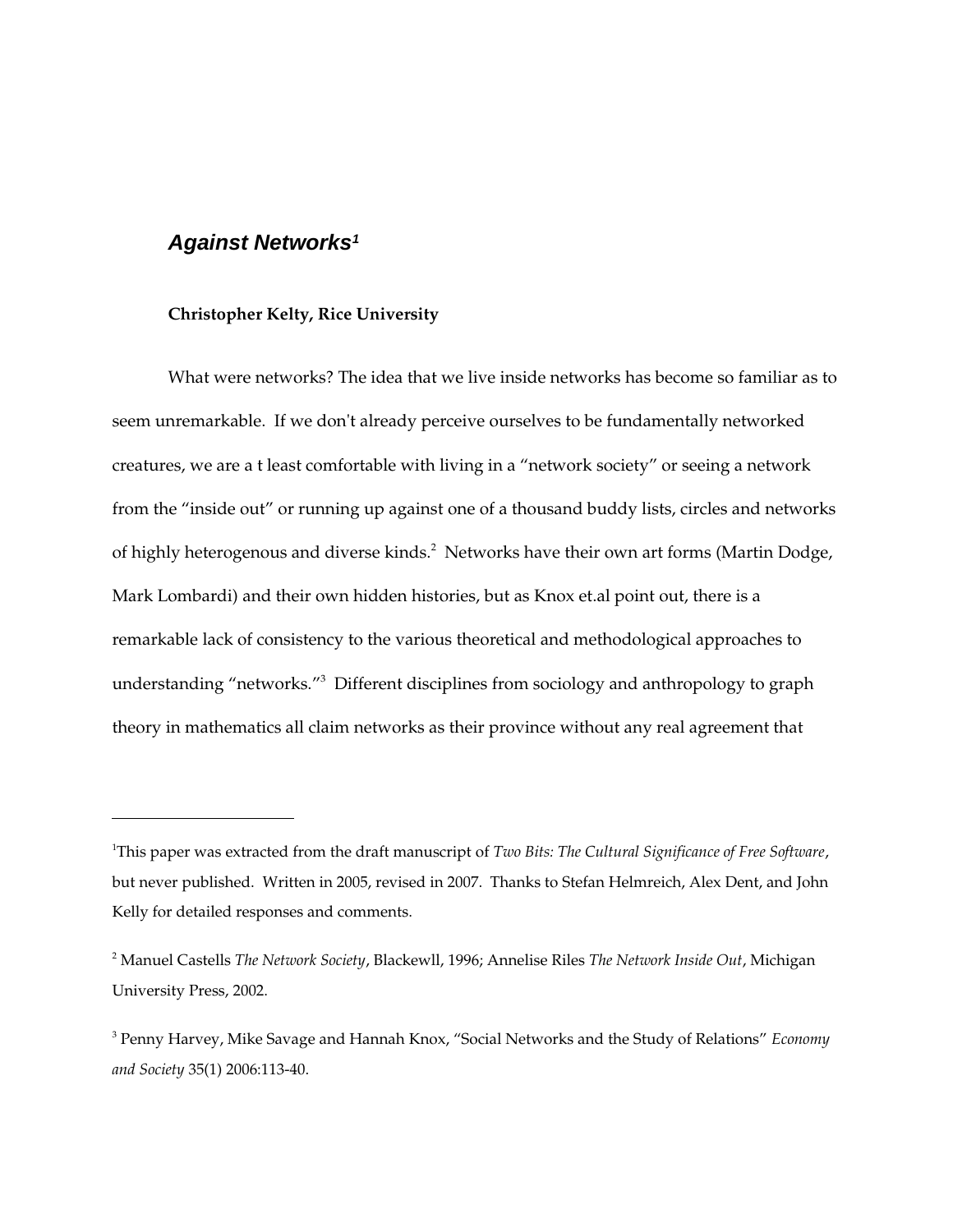they are talking about the same thing.<sup>[4](#page-1-0)</sup> But what were networks? Are the Internet and a kinship network at all the same thing? Is the Internet a network? It seems silly to ask: but by what theory and definition should we make sense of that statement? What would it have meant for the Internet to be a network now, as opposed to 20 years ago?

Part of the confusion stems from there being (at least) two distinct theoretical modes of

<span id="page-1-0"></span><sup>4</sup>This paper deals primarily with work in Actor-Network theory, which has become a popular locus of attention for anyone studying "networks"--but which is often (willfully, perhaps) ignorant of other approaches. Any map of network approaches should include the work of Barry Wellman or Stanley Wasserman in sociology, see *Social Structures: A Network Approach* (Cambridge, UK: Cambridge University Press, 1988); Stanley Wasserman, Peter Monge and Noshir Contractor *Theories of Communication Networks*, Oxford University Press, 2003; Stanley Wasserman and Katherine Faust, *Social Network Analysis: Methods and Applications*, Cambridge University Press 1994. Similar trends towards using networks as analytical tools seem to have prominent genealogies in many disciplines stretching back to the oddly compelling studies by J. Moreno on social networks, "sociometry" and "psychodrama", see especially *Who Shall Survive? A new approach to the problem of human interrelations,* (Washington D.C. : Nervous and Mental Disease Publications, 1934). Network analysis caught fire in the 1970s after a prominent study by the social psychologist Stanley Milgram (the "small world" experiment) and its extension and exploration by Ithiel de Sola Pool and Manfred Kochen at MIT, see especially *The Small World*, ed. Manfred Kochen, (Norwood, NJ.: Ablex Publishing, 1989). The concept of a network was drawn less from engineering than from an even more rarified mathematics: graph theory, which helped, or hurt, depending on your view, social theorists to calculate complex structures of relations by using nodes, ties and block diagrams. Since about 2000, there has been a huge and very sudden revival of interest in "network theory" as evidenced by a maxi-spate of popular books such as Albert-Laszló Barabási, *Linked: The New Science of Networks* (Cambridge, MA.: Perseus Pub., 2002)*,* Duncan J. Watts, *Six Degrees: TheScience of a ConnectedAge,* (New York: Norton, 2003), Mark Buchanan, *Nexus: Small Worlds and the Groundbreaking Science of Networks (*New York: Norton, 2002) or Steven Strogatz *Sync: The Emerging Science of Spontaneous Order*, (New York: Theia, 2003). Predictably for popular science books, none of these books make any mention of previous work done in social science (especially not Actor Network Theory) beyond the canonical studies by Stanley Milgram, Ithiel de Sola Pool, and Manfred Kochen.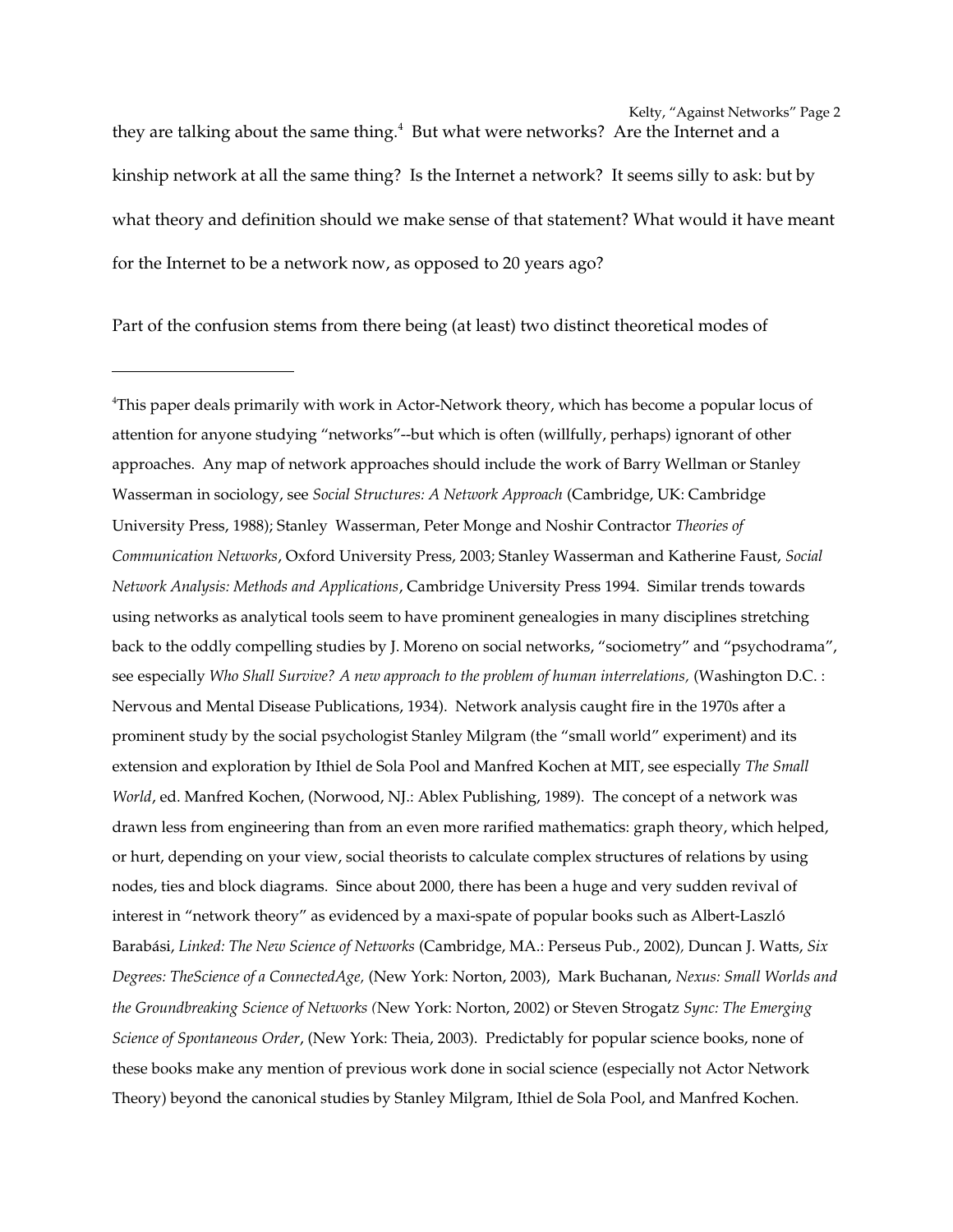approaching networks which co-exist very uneasily. The first is classically structuralist: those approaches to networks that treat them not so much as ontological existents, but as structures of relations that obtain between parts. Hence, social network analysis of the kind associated with early "six degrees of separation" (the pioneering work of Stanley Milgram and Manfred Kochen), 1970s anthropology, or with the graph theoretical sociology of Duncan Watts, where networks appear not just among people, but as abstract structures that describe the brains of worms, the western electrical grid of the US, or the parlor game "six degrees of Kevin Bacon." The second might be called post-structuralist, if that term weren't too distracting: those approaches that treat networks as having both an ontological character (relations among parts) and an epistemological one (a way of knowing those relations), and attempt to resolve the complexity of their interaction. In this category one might include the work of Harrison White and his students, Marilyn Strathern and her students and the broad field of Actor-Network Theory. What the second approach reveals that the first deliberately brackets is that our theories are sometimes also objects and actors in the world—and the concept of a "network" has become just such a problematic theory. In the first approach, the proliferation of wires, waves, buddy lists, links and "friends" is just more fodder for the analytical cannons; but in the second approach, the same proliferation is became a problem as soon as there were more networks (like the Internet) than networks (like those that bind melanesians or scientists together). As Riles demonstrated, as soon as the network becomes a common cultural resource, it can become a kind of cosmological operator: a concept that not only describes structure, but gives actors a way to extend that structure, and make sense of it in new ways. As the world is filled with new ways of networking—so changes the meaning of those connections, "imperatives to connect"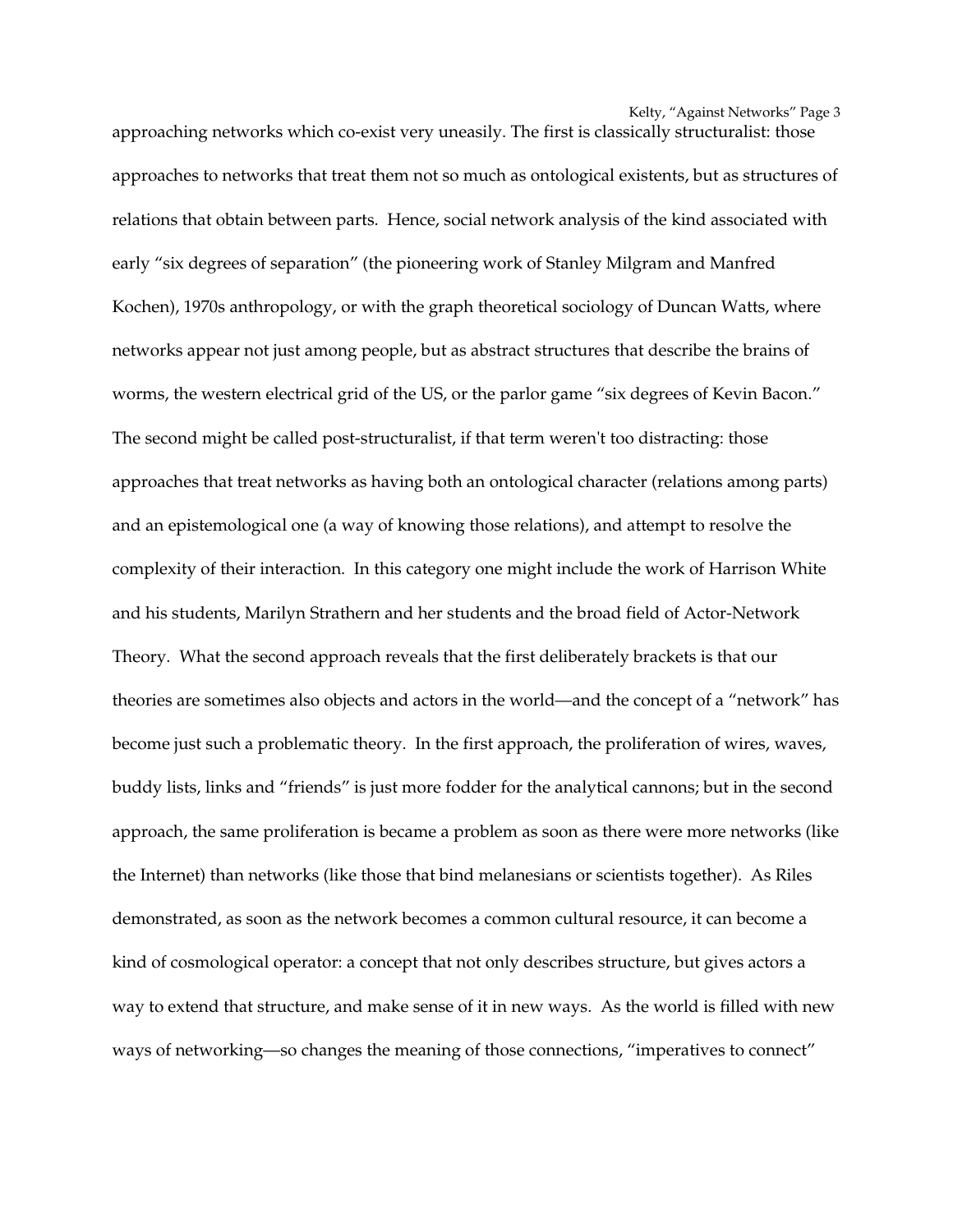and failures to connect. $^5$  $^5$  As we saturate ourselves with tools for network-making and breaking —we saturate our consciousness as well: we leave society (that  $19<sup>th</sup>$  century network) behind and live in networks instead.

Precisely this problem of the mix-up between a theory of networks and the proliferation of networks in life has bedeviled the field of Actor-Network Theory (ANT), which emerged more or less alongside the successful proliferation of the Internet. As the tools of analysis of ANT improved, so too the Internet provided diverse new tools for thinking like a network, until by 1999, the confusion between networks and networks was so thorough that Bruno Latour suggested we should stop using the word altogether.<sup>[6](#page-3-1)</sup>

This article proposes the opposite: the solution to the confusing proliferation of networks is not to ignore them but use the tools of ANT to do something that, ironically, they have never been used to do: *understand the Internet itself*. The approach of Actor-Network Theory remains a powerful one, but one broadsided by a changing world. Understanding the Internet the way ANT would means exploring it as a contest to create a particular kind of universal that allows knowledge and control to be fixed, circulated and extending throughout the planet. But the production of global networks can happen in many different ways and *the Internet is not the only kind of network, but it is currently the only one of its kind.* Or to put it

<span id="page-3-0"></span><sup>5</sup> Sarah Green, Penny Harvey, and Hannah Knox, "Scales of Place and Networks" in *Current Anthropology* 46 2005:805-26.

<span id="page-3-1"></span><sup>6</sup> Bruno Latour, "On Recalling ANT," in John Law and John Hassard eds, *Actor Network Theory and After* (Oxford, UK ; Malden, MA, USA : Blackwell/The Sociological Review, 1999: 15-16). He has since repudiated the repudiation cf *Reassembling the Social*, Oxford University Press, 2005.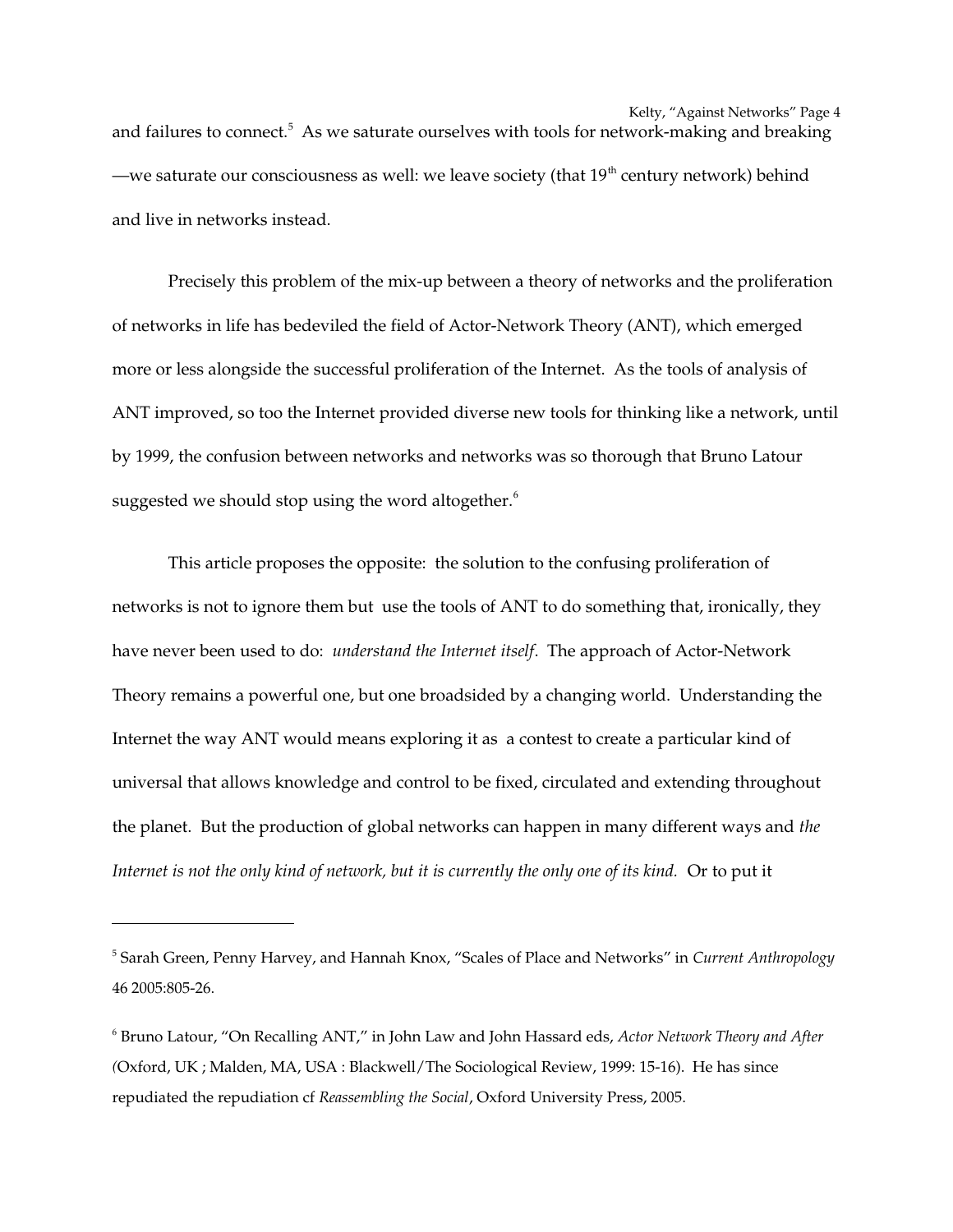differently, ANT and other approaches have been content to think of networks as having one form: *any-network-whatsoever*. But to explore networks using ANT reveals that networks are fragile achievements of diverse kinds: *this network here.*  The Internet, in its mammoth and sudden success as the *de facto* network everyone must encounter is not any network whatsoever, but a specific kind of achievement—one that can be understood as a particular kind of universal.

ANT might urge us to treat the Internet as a "black box"-- a settled and sealed fact that stands in as nature and only emerges from the box when a controversy appears. But this would be a red herring of sorts: the Internet is far from settled the way scientfic facts are—and this is part of its power. Instead, I propose treating it as a *brown box—*the metaphor of the humble cardboard box replete with packing slips, bar codes and tracking systems is more appropriate to understanding the difference that the Internet makes. The Internet is a specific kind of accomplishment that produces a specific kind of universality (often heralded in its claims to openness, extensibility, the "end to end" principle, net neutrality, etc.). What's more, it is the only one of its kind—it is singular and its singularity is dominant over all kinds of other networks. It is the brown box in which all our black boxes are delivered.

## **Science studies' networks revisited**

For almost 20 years, Actor-Network Theory (ANT) and Science and Technology Studies (STS) have been using the word "network" to help explain how the embodied, material, active work of scientists and engineers could be related to the knowledge produced without relying on a language of logical structure or conceding to the philosophers of science the proper description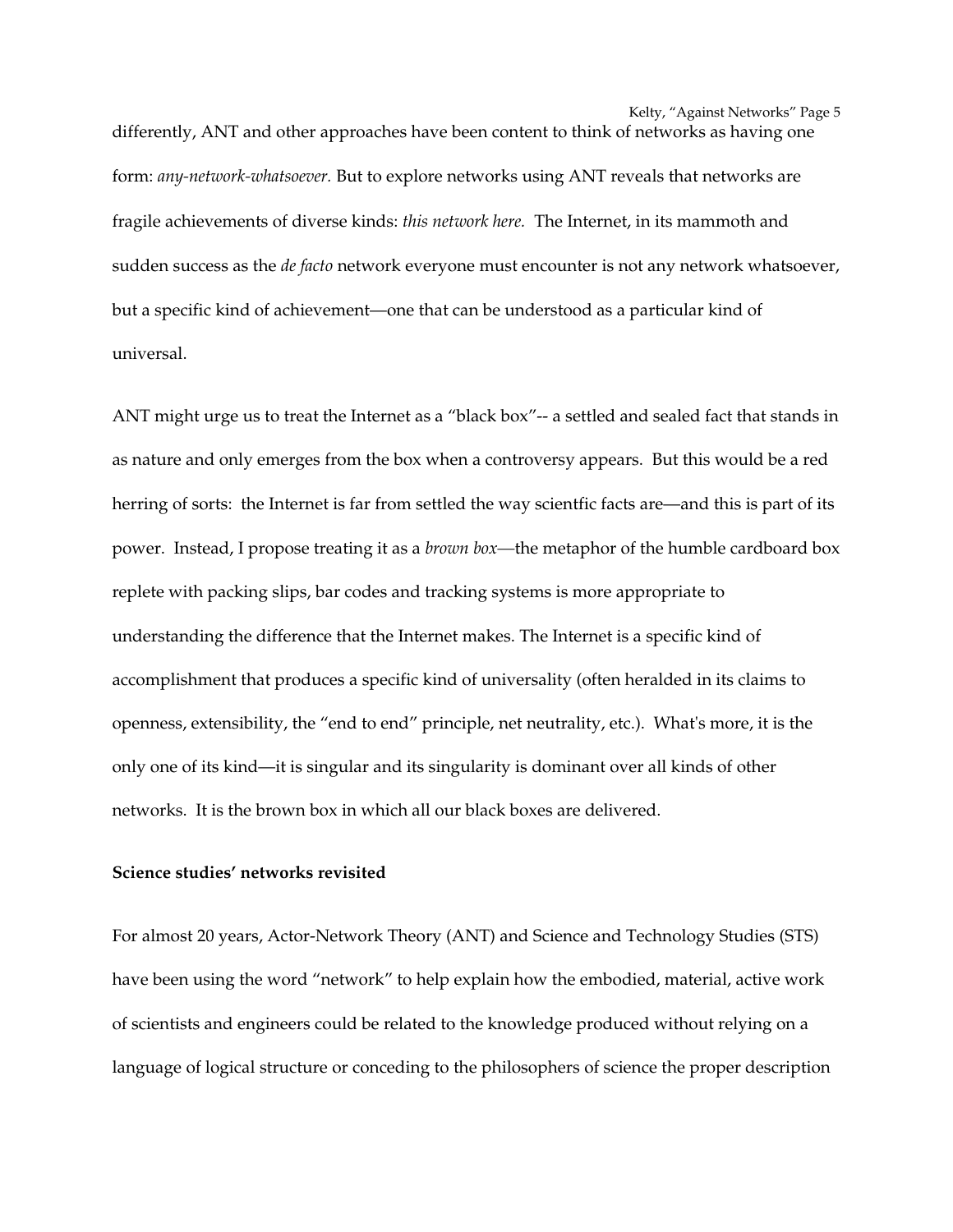of the growth of knowledge. Although the approach is often referred to as theoretical ("actornetwork *theory'*), it is really more of a method than a theory of anything. Perhaps the most detailed expression of this method is the book *Science in Action* by Bruno Latour*.* It is a "howto" book: "how to follow scientists and engineers through society." Critically and philosophically speaking, the book has clearly been important—love it or hate it, it has challenged the standard practices for studying science and engineering (along with a host of other works and approaches in sympathy with it).<sup>[7](#page-5-0)</sup> The approach consists primarily of a series of questions and tactics ("rules of method") for following scientists, engineers, the machines they employ, the inscriptions they produce and the statements they deliver as they "discover," (come to know and/or assert) facts over time.

*Science in Action* paid careful attention to the details of science (using several core examples from chemistry, molecular biology, computer engineering, the history of navigation) and to the practices of scientists and engineers in both their everyday activity and in the nonhuman materials they work with (papers, machines, living and non-living objects, abstractions and inscriptions). Among the conceptual terms in the book, perhaps the most well-known is the concept of the **black box**. Students confronted with Latour for the first time inevitably pick up on this concept immediately, perhaps because it is not a philosophical but an engineering concept: an opaque box, which takes input of some kind and transforms it into output of another. In engineering terms, it is a tool of simplification. Inside the black box, a complicated circuit that amplifies, transforms, inverts, or otherwise fondoculates a signal and outputs a new

<span id="page-5-0"></span><sup>7</sup> Bruno Latour, *Science in Action: How to Follow Scientists and Engineers through Society,* (Cambridge, MA.: Harvard University Press, 1987).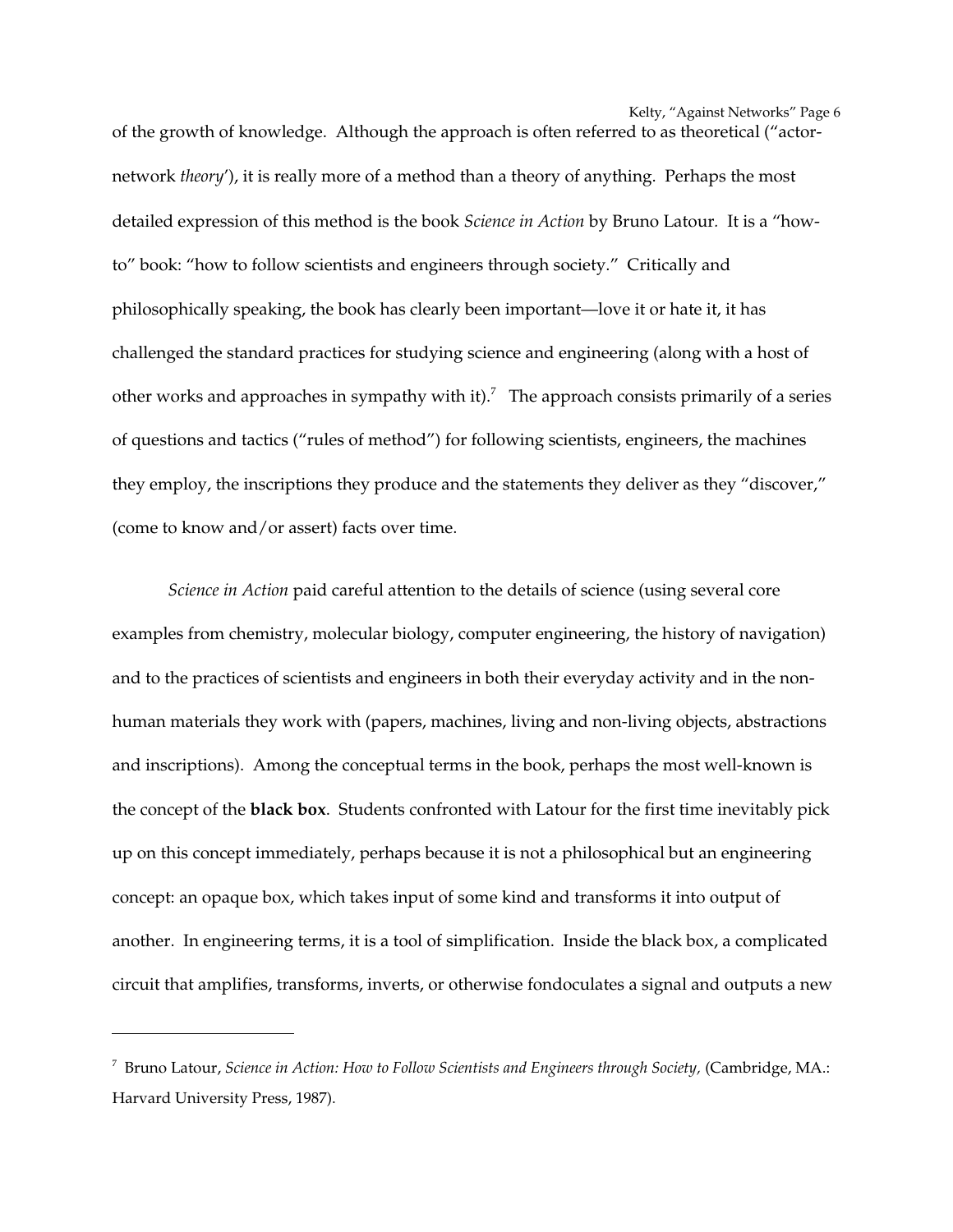one. How it does so is much less important than the ability to reduce cognitive complexity in favor of practical complexity: to string together a number of such black boxes to create a complex system that achieves some goal based on the simultaneously real existence of materials and the theoretical claims instantiated in the various black boxes. The black box represents a modicum of certainty. It is a point of trust. It reduces the risk of making related claims in a chain of reasoning or the risk of cobbling related components together in an experiment. It can be left alone or expected to speak for itself; it can be built upon to create new black boxes, test others or sit on the shelf waiting for the creative scientist or engineer to employ it. It can be broken open in case of controversy, and its contents disputed until the disagreements of scientists and measurements are settled—or new "paradigms" required. It represents the claims of scientists and it remains firm but mobile (Latour's most elaborated version is the "immutable mobile" or the "mediator"). $8$ 

Of course, while real black boxes exist only in airplanes (which share an eerie, but entirely accidental similarity to the fact-as-black box), the social scientist's black boxes are *conceptual tools*—convenient labels that allow the analyst to jettison—or only casually employ the freighted terms handed down from the philosophy of science: theory, data, experiment, reality, technology, logic, genius. The *concept* of a black box has the advantage that what it describes (a fact) does not depend on the reasoning capacities of any particular human for its existence (what Latour refers to as the "cognitive explanation" of facts) but instead represents a contingent conglomeration of people, materials and ideas that in turn coordinates other actors

<span id="page-6-0"></span><sup>8</sup> See Bruno Latour, "Drawing Things Together," in *Representation in Scientific Practice,* ed. Michael Lynch and Steve Woolgar (Cambridge, MA.: MIT Press, 1990); and Bruno, Latour, *We Have Never Been Modern*, (Cambridge, MA.: Harvard University Press, 1993).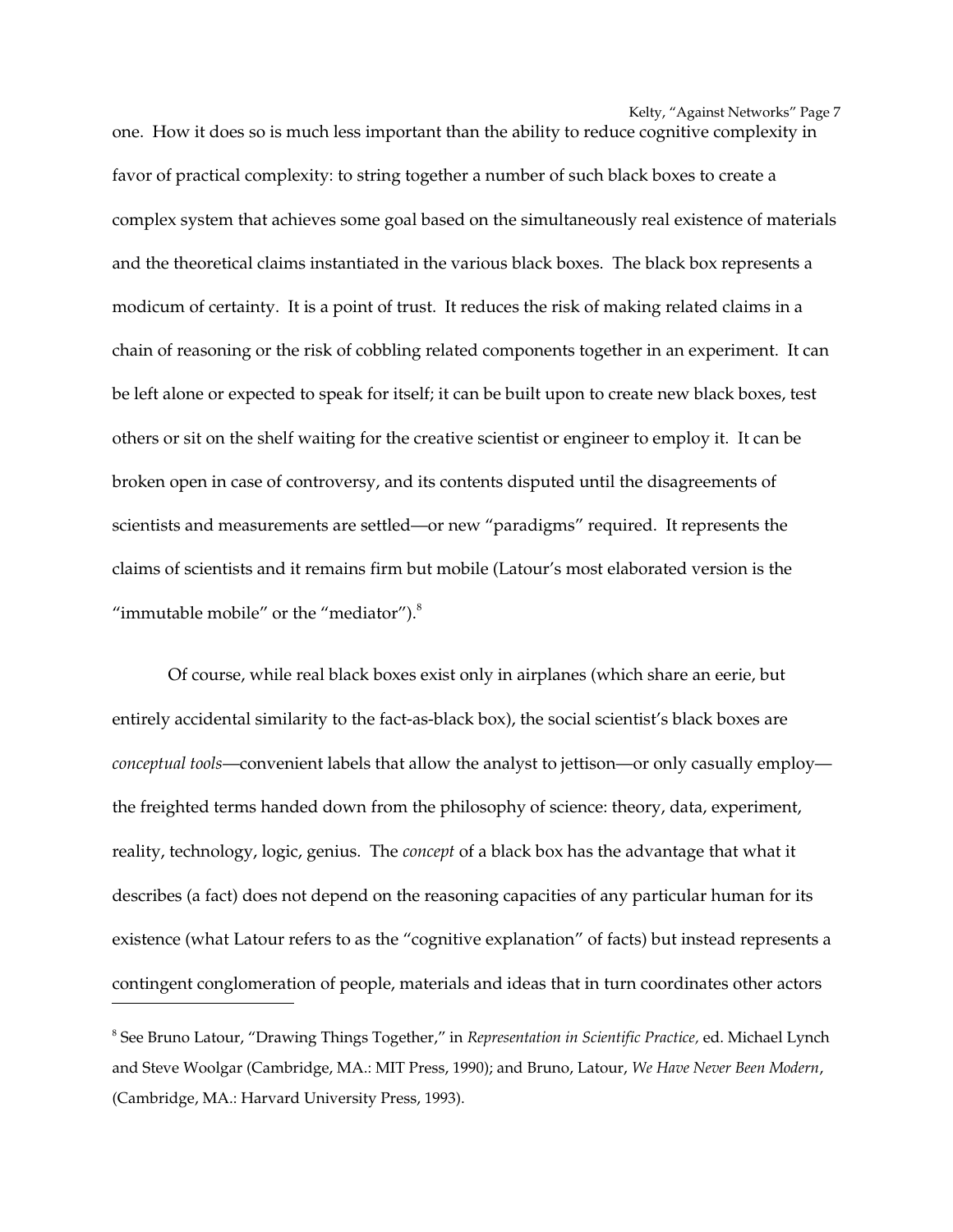and other objects. Black boxes give the analyst a way of understanding the means by which facts can be both durable, efficacious aspects of science and engineering, and *at the same* time the history and the problematic that gives rise to them, without needing to pronounce upon, or pledge allegiance to their universal truth. They provide a way of describing science and society *symmetrically*, rather than relying on *a priori* assumptions of directions of influence or of cause and effect. It has proved as effective for understanding scientific failures as for the successes. Rather than insisting on the solid, irrefutable homogeneity and given-ness of The Fact, the concept of the black box allows us (scientists) to seal up and hide from view the variety of actions, materials, ideas, and histories that have (through a series of always fascinating and usually dramatic contests) given the fact its very appearance of irrefutability. The fact that facts appear to be true is not a feature of the facts, or of nature, but of the tremendous *work of connection* (hence, perhaps, net-work) that renders them stable over a particular time and place. Facts contain worlds and make new ones.

Such a description is largely a negative one: it says "facts are not universal truths in the way that epistemologists and scientists assert that they are, although they are no less efficacious for that." The epistemologist's version (and this is usually a straw epistemologist in most science studies) suggests that facts are truths about nature that are everywhere true. For the sociologist or anthropologist, this epistemology sets up an unacceptable divide between those people who *know* these truths, and others who *believe* something else, something wrong or irrational. These could be exotic African natives with magical beliefs, or new-agers with their crystals, or undereducated poor people easily manipulated by propagandistic mass media. In this version, the explanation for why someone does not *know* the truth is that they are trapped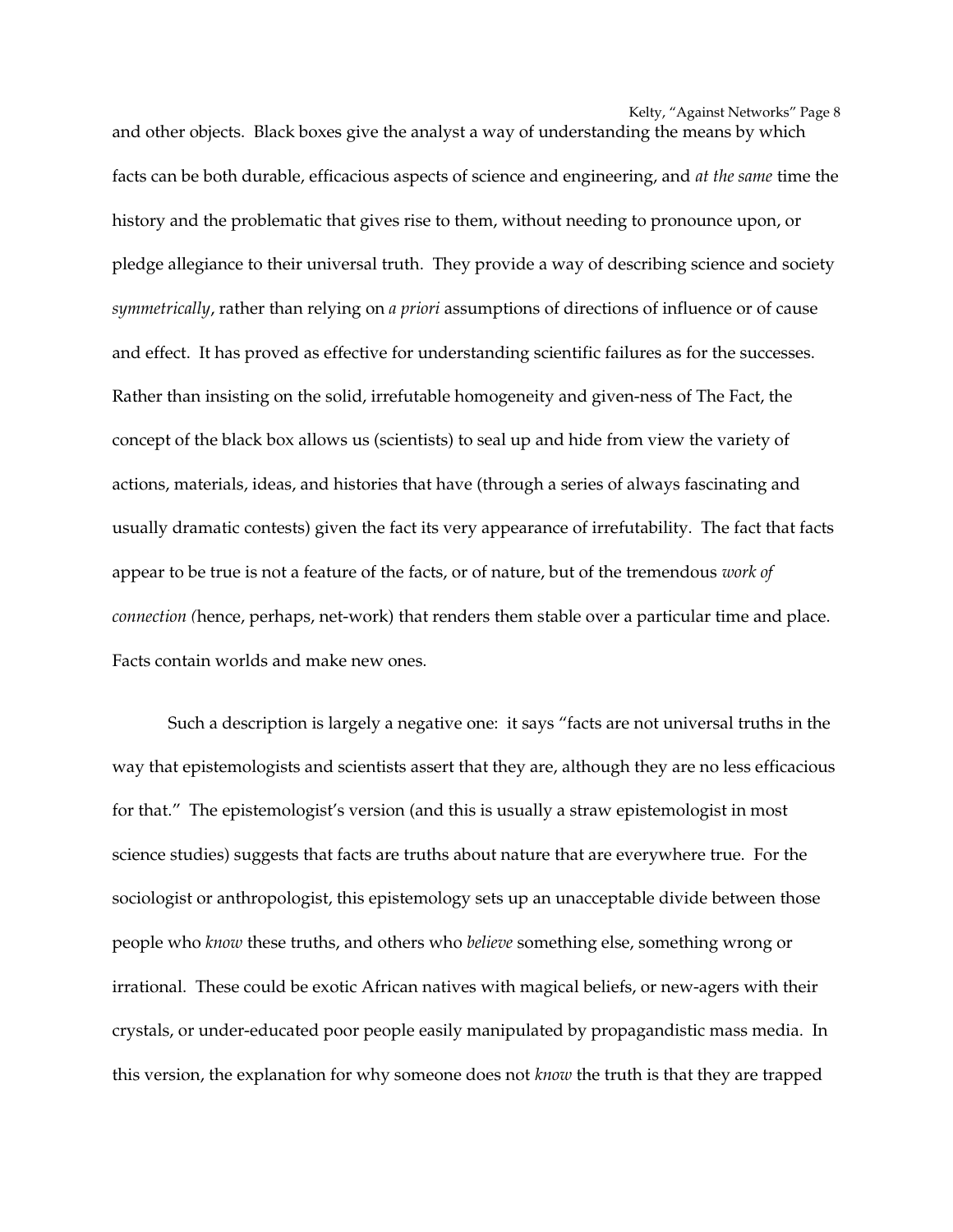in a kind of bubble, which, if only they were given the chance, scientists could easily puncture to let in the cleansing air of truth.

*Contra* this version, Latour suggests that the work of making people *know* the truth is a massive, expensive, complicated endeavor that involves much writing, testing, experimenting, arguing, and demonstrating—and one that is coeval with the very investigation of nature or society itself. It is an endeavor that proceeds bit by bit, standardizing the ways in which the world is measured, represented, and discussed. As it proceeds and expands, more and more people are convinced and come to know the truth—because they can no longer make their own beliefs (magic, crystals or folk-life) stand up to the arguments and tools of science and technology. For Latour, the word that captures this power is **network.**

> If technoscience may be described as being so powerful and yet so small, so concentrated and so dilute, in means it has the characteristics of a **network**. The word network indicates that resources are concentrated in a few places – the knots and the nodes which are connected with one another—the links and the mesh: these connections transform scattered resources into a net that may seem to extend everywhere. Telephone lines, for instance, are minute and fragile, so minute that they are invisible on a map and so fragile that each may be easily cut; nevertheless the telephone network 'covers' the whole world. The notion of network will help us to reconcile the two contradictory aspects of technoscience, and to understand how so few people may seem to cover the world.<sup>[9](#page-8-0)</sup>

Those considered irrational, or trapped in misrecognition are so for no other reason than

<span id="page-8-0"></span><sup>9</sup> Latour, *Science in Action* p. 180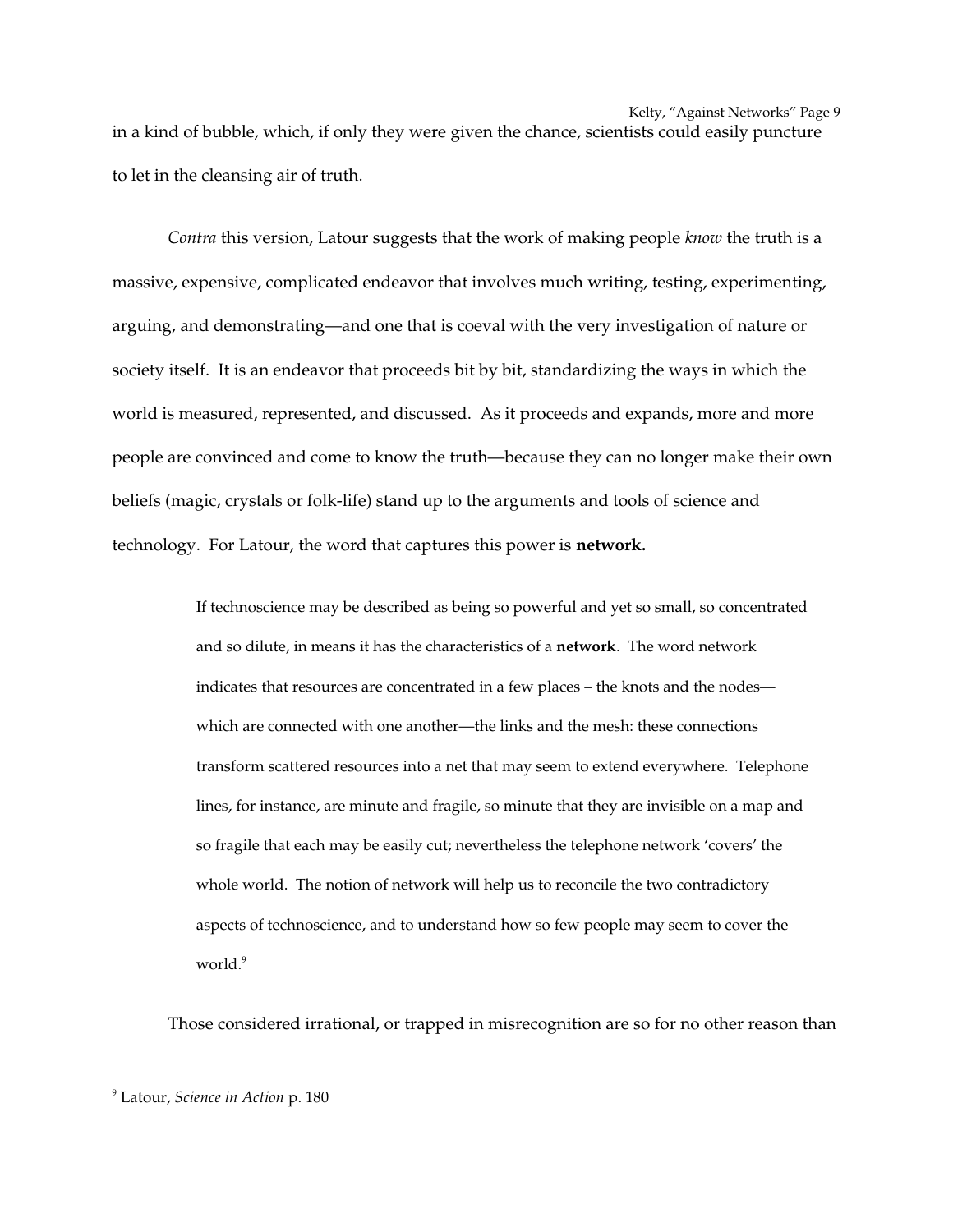that they are not yet in the network—they fall through the mesh, at least until the so-called digital divide (the network) is sutured up in order to include them. But those outside the network of science and technology do not exist in some kind of pre-network homogeneity they too have their own networks—all the world is but networks! And to extend the network of science and technology, those in it must struggle against and overcome other more or less powerful networks. As a method, it has a fairly simple rule—either you are in one network, or in another. Such a move introduces symmetry into our methodological approaches. Study the actors-networks and see how they are made to confront other actors-networks. The analyst, too, is in one network or another—and this simultaneously solves the problem of either adopting the "scholarly" point of view of Bourdieu, or disappearing into the aporias of self-reflexivity: either the analysts explanation of the network will help expand/contract one or another network, or it will not.

Thus can the entirety of science (and many other endeavors) be described in this fashion —theories are built of facts and machines and ideas that are in turn made of other theories and facts and so on which are standardized and made to be mobile throughout the network—and as this network expands, more and more of the world seems to belong to it: "A calculation on paper can apply to the outside world only if this outside world is itself another piece of paper of the same format… Metrology is the name of this gigantic enterprise to make of the outside a world inside which facts and machines can survive" and "No science can exit from the network of its practice. The weight of the air is indeed a universal, but a universal in a network. "<sup>[10](#page-9-0)</sup>

"Network" is thus a term that unifies "local" and "global" without relying on universality. In

<span id="page-9-0"></span><sup>&</sup>lt;sup>10</sup> Latour *Science in Action* p. 251 and Latour *We Have Never Been Modern* p 24, respectively.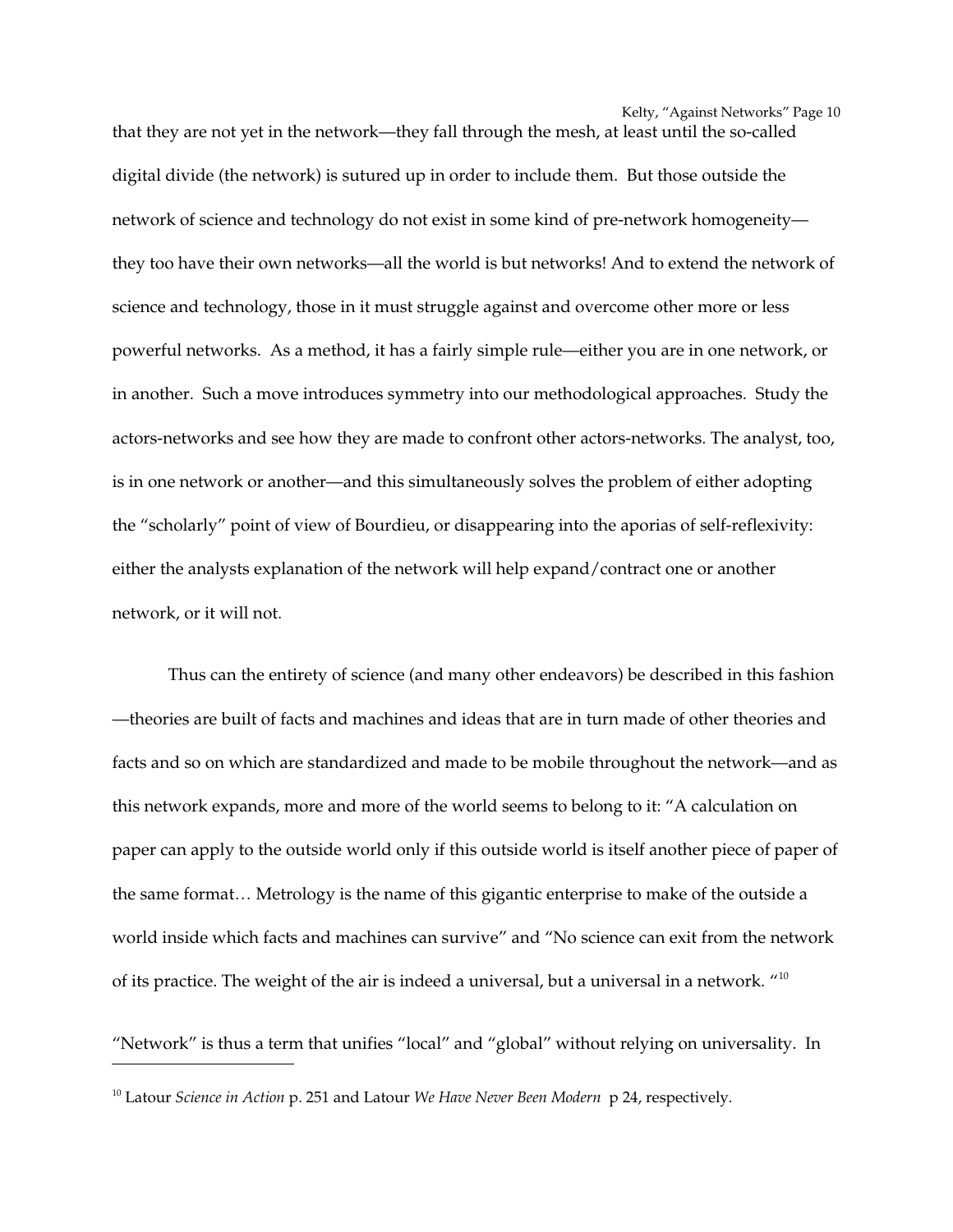the same way that the concept of the black box is meant to displace the terms theory, fact, data, experiment, even science (as *a priori* theories of what science consists of), the concept of the network in science studies, has been employed to displace the classical terms of society and social theory: agency, structure, kinship, roles, individual, social group, class, relation, etc. That is, rather than beginning an analysis with these terms as the defining groupings, Latour urges us to dive into the mess of the world, with only the network tool in hand, and explore what people are doing, including what they are doing with terms like kinship, social relation or agency). In some ways it is simply an urge to be more scientific—but not by mimicking scientists.

The "network" of science studies is distinctive for two reasons: first, the networks of science studies consist *only* of relations, nodes emerge based only on the links formed—it was not intended to be a classification, or an arrangement of ontologically stable objects—as a result, the claim goes, they therefore come with no pre-determined categorical associations that would determine the structure of scientific action or knowledge; they do not privilege humans at the nodes over machines, animals, statements, documents, formulas or organizations; nor are they (it is asserted) pre-determined by notions of civilization, East and West, ancient-classicalmodern-postmodern; by secularization or disenchantment; by capitalist stages or imperial ones. Networks are material, traceable, and phenomenal—but they are not to be mistaken for the world, they are the tool that the analyst uses to make sense of the world. "Network" is the word that will stand for the analysis of pure relation, pure becoming, in a complex, technical world.

The second reason this version of "network" is distinctive is that it emphasizes the role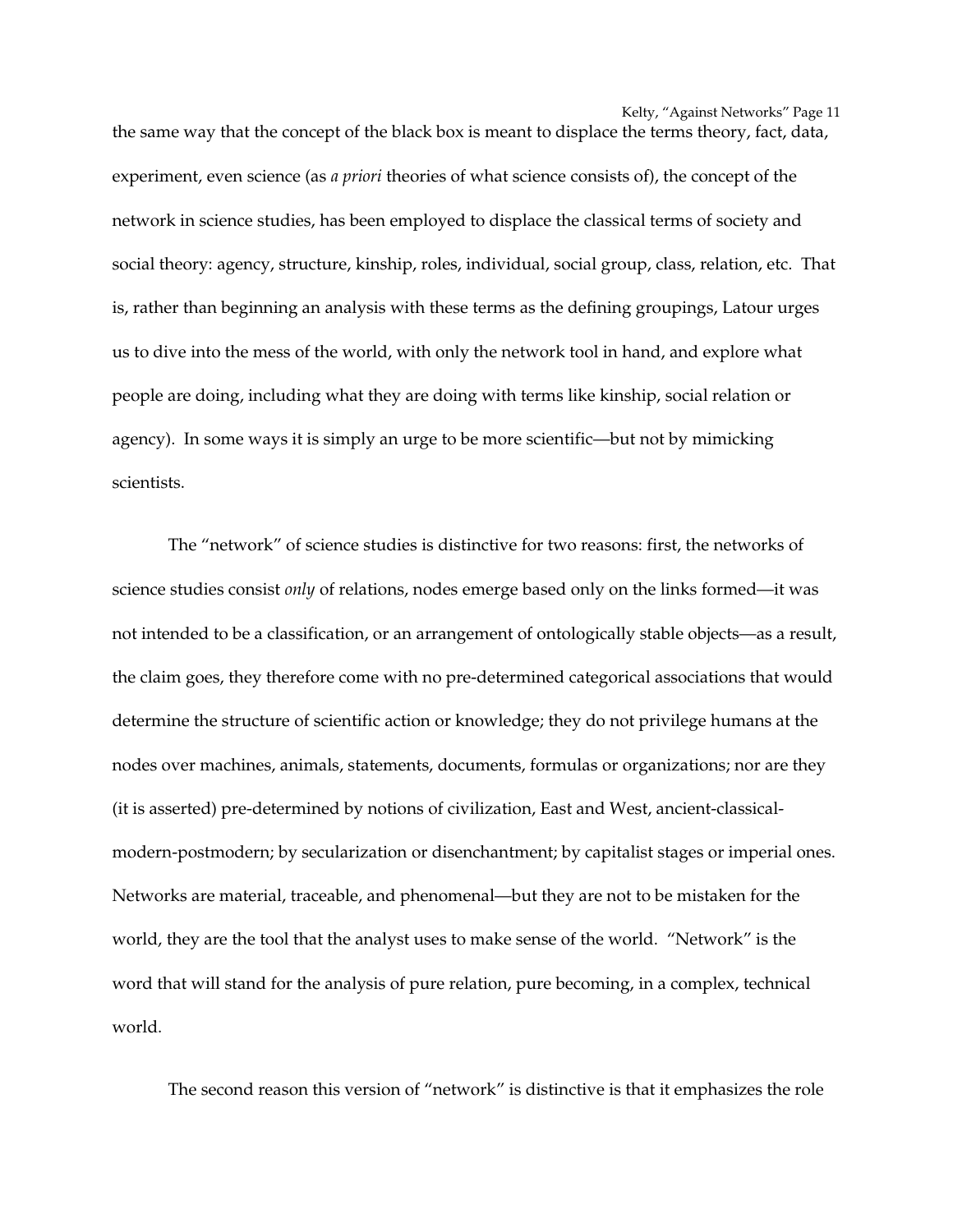of translations. Actors or machines or statements which emerge as a node can be transformed (translated or transduced) by having old links severed and new ones created, thus both changing the nature of the thing at that node, and translating the meaning, power, or interests of the other nearby nodes in the network. Because the "network" is pure relation, it is not the sink, but the source of meaning—for both actors and analysts. Michel Serres' notion of "northwest passages" that exist between ideas, disciplines or people or of "irreductions" or later of "transductions" give analysts a way to follow the development, transformation, borrowing and growth of knowledge through these empirical pathways, rather than strictly through the cognitive claims for either a logical structure of scientific knowledge or a scientific method unfolding irrevocably, independent of place, tools, times, or people.<sup>[11](#page-11-0)</sup> It is a process-oriented social analysis, but at least in its most abstract form, one that relies heavily on a set of very common-sense terms: network, actor, translation and relation. This is because, as Bruno Latour repeatedly points out, it is a *method* not a *theory*. It is intended to guide the analyst into the very heart of the activities of humans and their machines without pre-designating the reasons that people mis-recognize, mis-understand, or are determined by forces outside their control, which then only the superior gaze of the social scientist can resolve. Here, there are only networks.

## **Internet killed the network.**

Fast-forward twenty years. If "network" wasn't confusing to begin with, then it should

<span id="page-11-0"></span><sup>&</sup>lt;sup>11</sup> Latour's ontological forays are set out in the second part of *The Pasteurization of France* (Cambridge, MA: Harvard University Press, 1988), which builds on the work of Michel Serres (especially, the five volume *Hermès* series) and more generally on Saussurian and Greimasian linguistics), q.v see Roar Høstaker, "Latour—Semiotics and science studies" at

http://ansatte.hil.no/roarh/artiklar/latouroggreimas.htm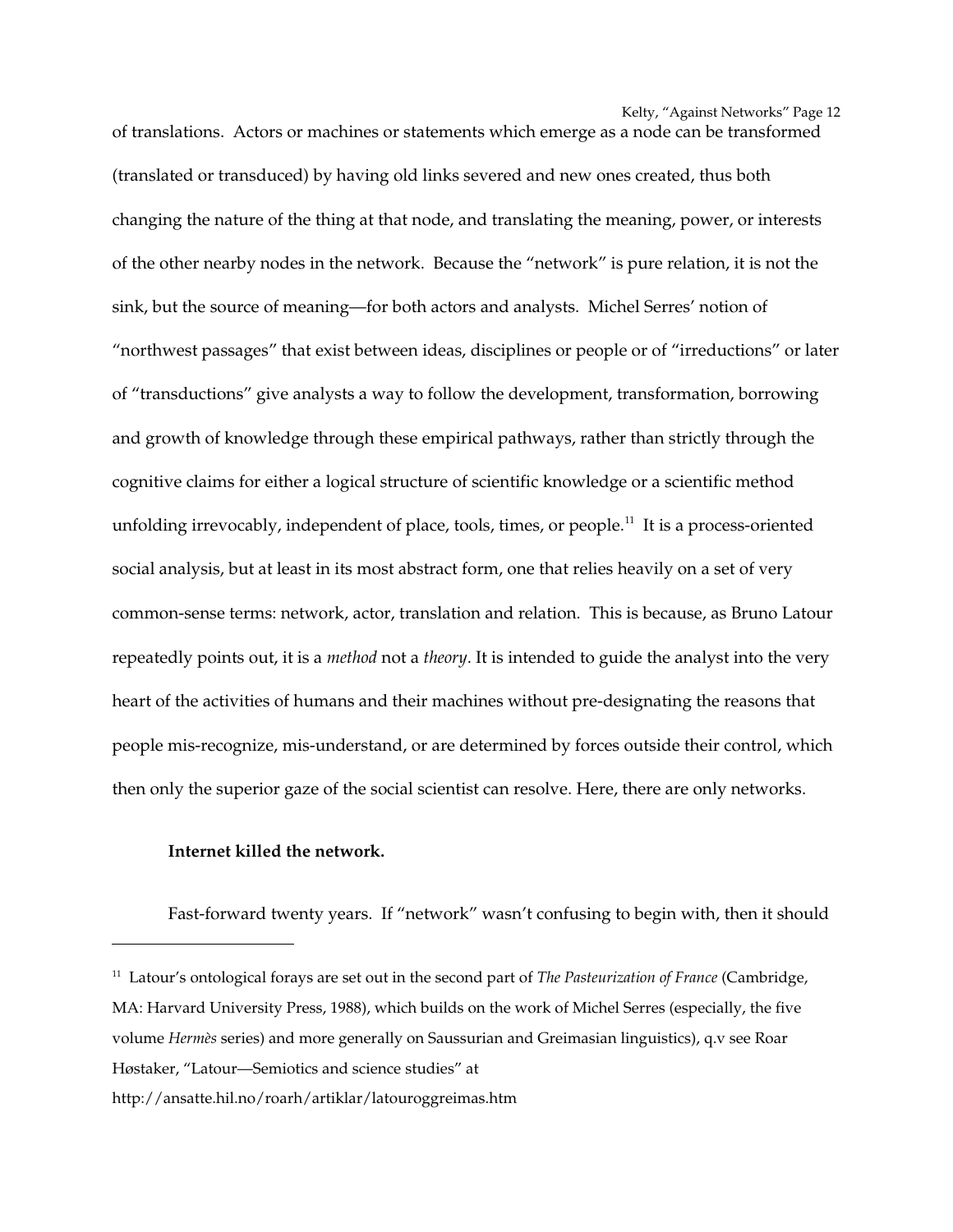be by now. Today, network means the Internet—or a handful of other information and communication technologies we live in. The kinds of relations that can exist on a network (we now say "on" more often than "in") consist only of communicative ones, and any classic metaphysical notions of knowledge, ideas or concepts have been neatly replaced by that of "information". Even the more tangible, logistical networks such as those of shipping companies have been subject to a creeping redefinition, as for instance, UPS, which now does as much business consulting in the creation of logistics and tracking software systems as it does in shipping real objects. This fact has not escaped the attention of the wise and humble Latour:

> This is the great danger of using a technical metaphor slightly ahead of everyone's common use. Now that the World Wide Web exists, everyone believes they understand what a network is. While twenty years ago there was still some freshness in the term as a critical tool against notions as diverse as institution, society, nation-state, and more generally, any flat surface, it has lost any cutting edge and is now the pet notion of all those who want to modernize modernization. "Down with rigid institutions," they all say, "long live flexible networks."

> What is the difference between the older and the newer usage? At the time, the word network, like Deleuze and Guattari's term rhizome, clearly meant a series of *transformations*—translations, transductions—which could not be captured by any of the traditional terms of social theory. With the new popularization of the network it now means transport without deformation, an instantaneous, unmediated access to every piece of information. That is exactly the opposite of what we meant. What I would like to call "double click information" has killed the last bit of critical cutting edge left in the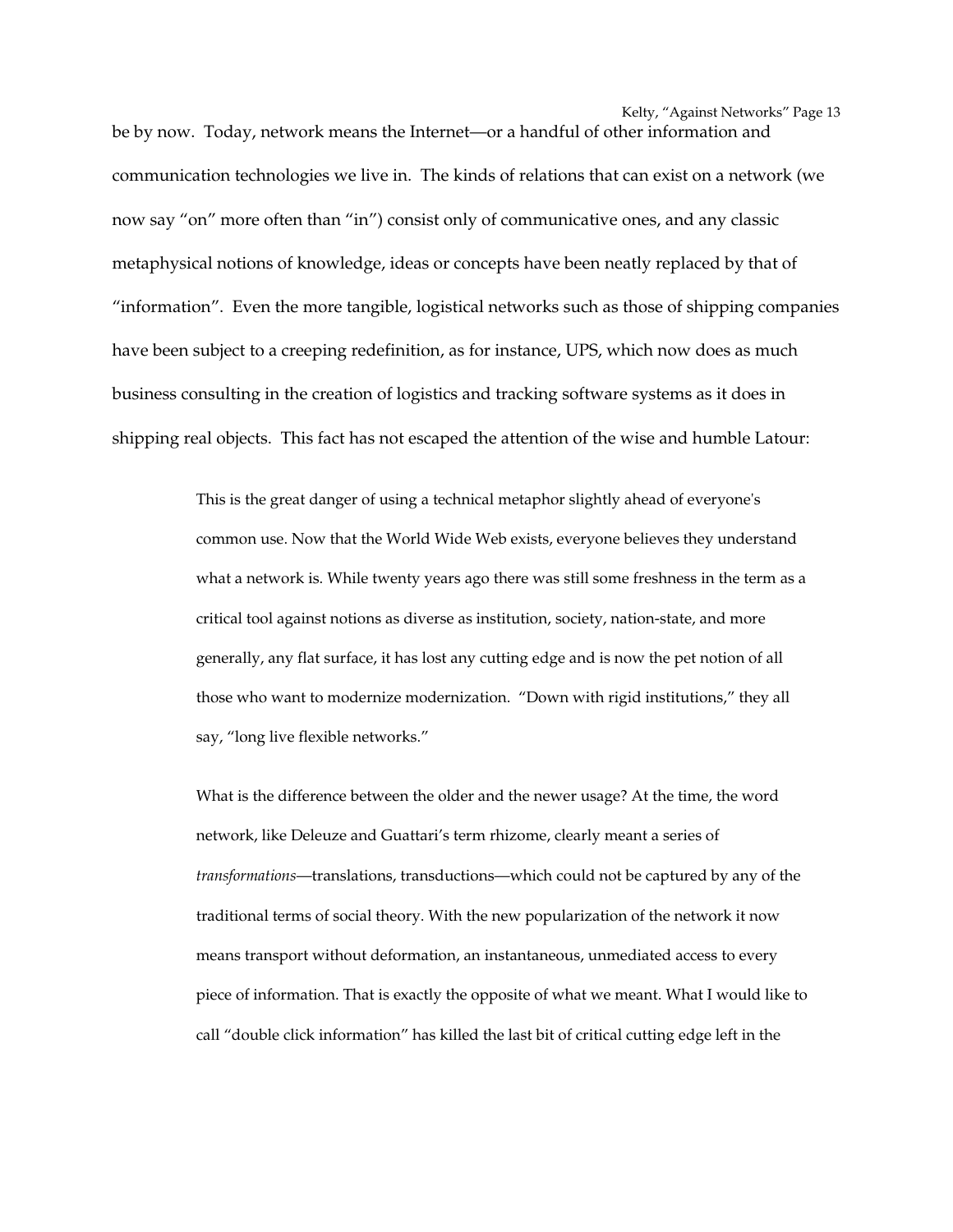notion of network. I don't think we should use it anymore.<sup>[12](#page-13-0)</sup>

So, what were all these sociologists and historians saying? Love-struck with the antiessentialist methods of the late  $20<sup>th</sup>$  century, besotted with anti-flat topologies, smitten by gauzy seductive images of transduction… were they actually talking about networks, or were they talking about something different… perhaps *networks*? Twenty years earlier, the concept of "network" had rhetorical force as a replacement, perhaps, for any broad *a priori* concept of "social relations." The sexy new "network" of 1985 didn't come with any of the monkey histories of structure, agency, nationalism, society, gender, race, or class on its theoretical back. Twenty years earlier, the network was an obscure object of engineering desire — something normal people around the world did not touch, depend on, interact with, fall in love on, get downsized by, or become addicted to.

In the good old days of science studies, digital software and computer networks were one or two techno-scientific objects among many — and they provided a convenient and hip enough metaphor for use in widely disparate areas, and one capable of analytically distinguishing contemporary global, technical and social relations from the faded and repudiated pre-digital language of Weber, Durkheim, Parsons or Pareto. Science studies liked networks way before they were cool.

But by now, it has become clear that the digital computer was never just one technical object among many. No self-respecting laboratory, no serious engineer, no ambitious graduate student would be caught dead conducting experiments or building bridges or learning calculus

<span id="page-13-0"></span><sup>&</sup>lt;sup>12</sup> Bruno Latour, "On Recalling ANT," in John Law, *Actor Network Theory and After*, p. 15-16.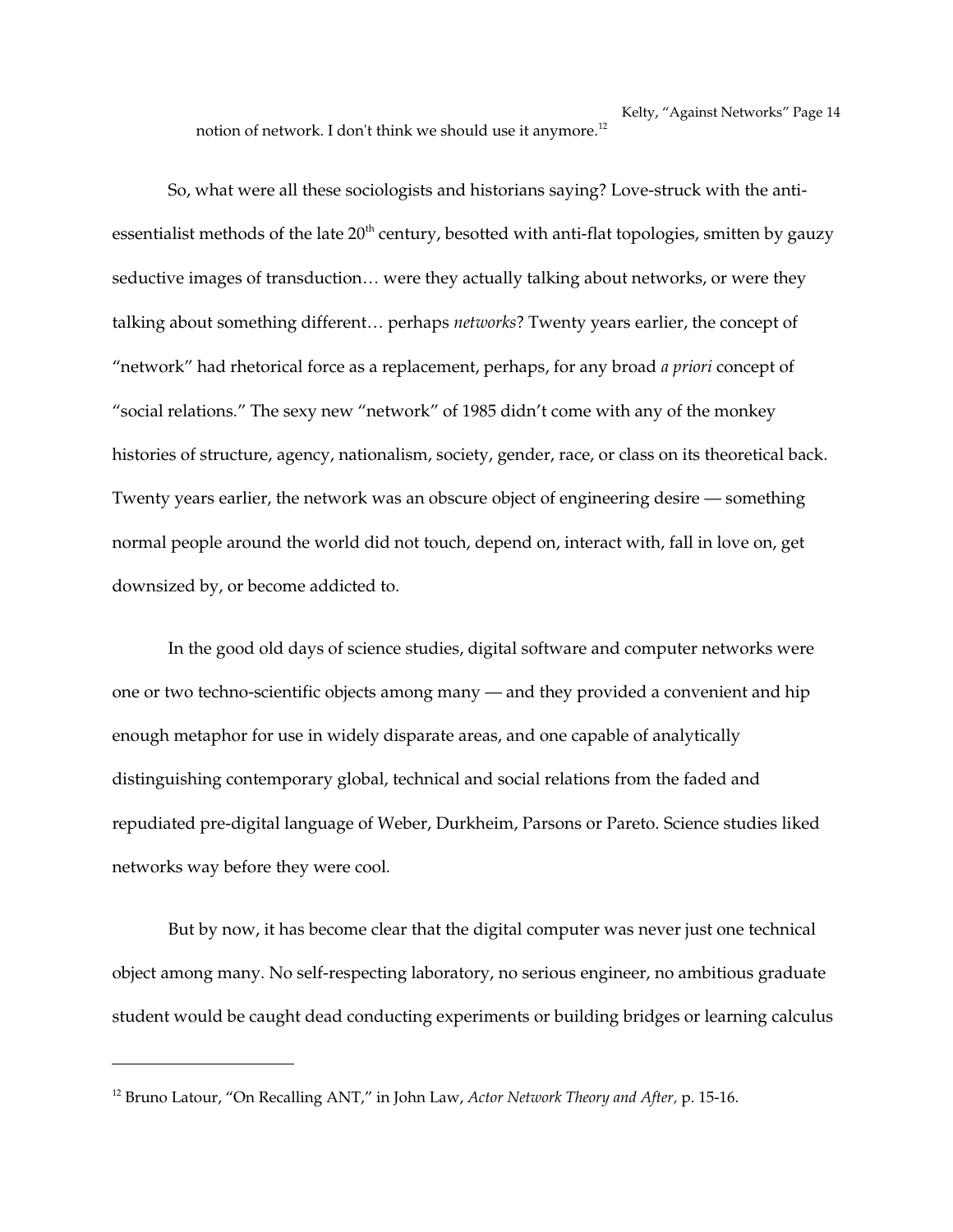Kelty, "Against Networks" Page 15 without one. It is the ultimate "black box" hooked up to a comprehensive, complex and dynamically interconnected collection of humans and machines that, as Latour laments, is exactly the opposite of what we theorists meant by the term network; now it means the circulation of information without deformation.

But is this repudiation disingenuous? If "network" was cribbed from the emerging technical fields whose objects were lines and nodes and cables and routers and protocols and software and clicks and keyboards, how in the world did the *real* network of the World Wide Web turn out to be the opposite of what science studies saw in this metaphor? From where did this other, debased meaning come—and why is it being applied to the *real* World Wide Web rather than the analytic "network" of Actor-Network theory? Furthermore, can we honestly simply dismiss it and insist that people understand network differently—or stop using the word? Historically speaking, technical networks were *never* about translation, transduction or transformation — from Claude Shannon onwards they have always been positively obsessed with the minimization of noise, the absolute replication of the message, and about the full exploration of the metaphysics of information as a replacement for any notion vaguely reeking of "spirit" or "idea". Just because Bruno Latour and friends *want* it to mean something else, does not mean that, Humpty-Dumpty-style, it could have.

Part of the confusion here stems from the distinction between those networks that are obviously tangible (cables and roads and railways) and the ideas, concepts, knowledge, laws or information that occupy a central, but intangible, role in modern society. Latour suggests that we find it easy to understand the concept "network" when one thinks about trains or telephones, but somehow harder when we think of ideas, facts or knowledge: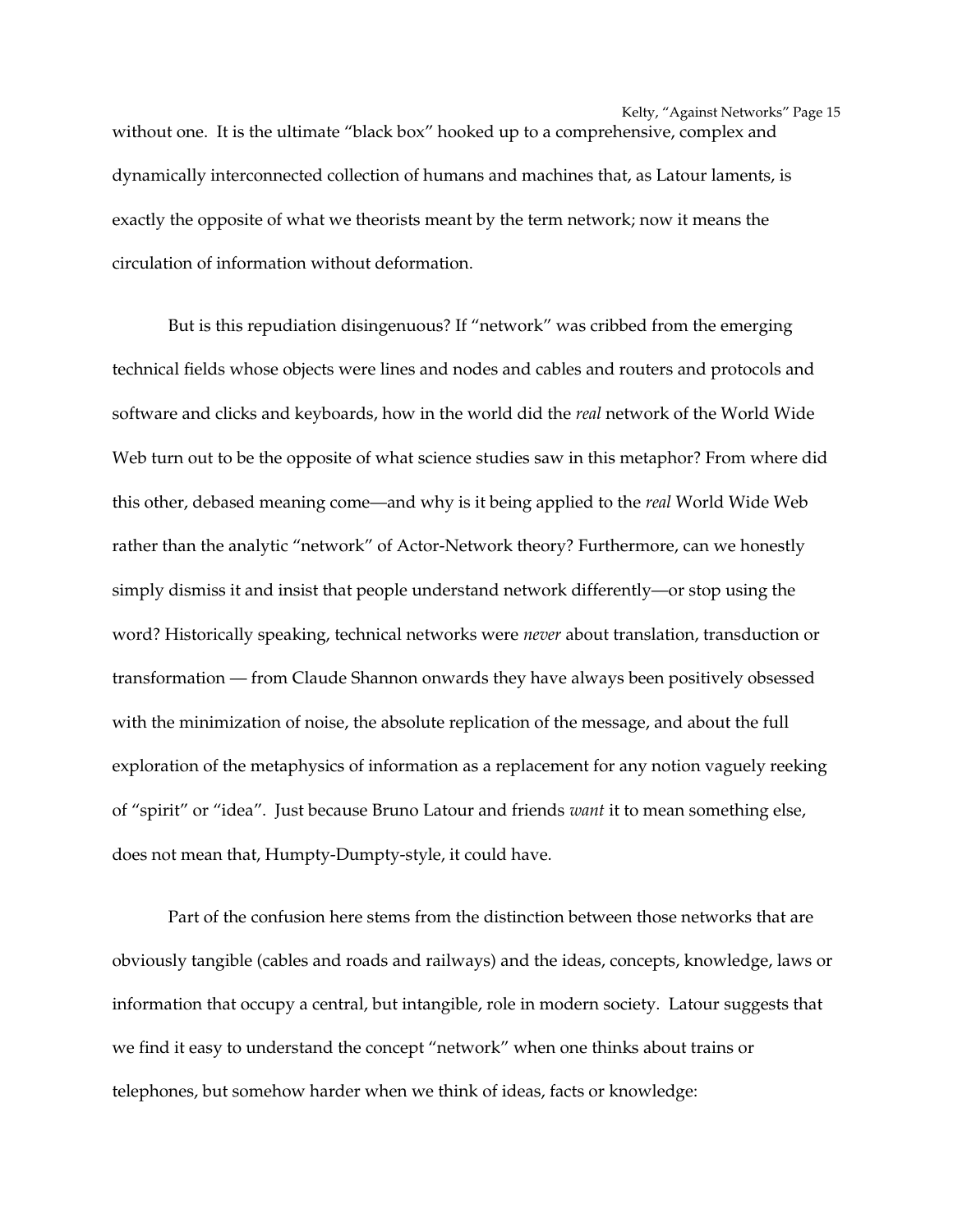For ideas, knowledge, laws, and skills, however, the model of the technological network seems inadequate to those who are highly impressed by the effects of diffusion, those who believe what epistemology says about the sciences... It seems, then, that ideas and knowledge can spread everywhere without cost. Certain ideas appear to be local, others global.<sup>[13](#page-15-0)</sup>

But, he suggests, there should be no difference for these things:

The itinerary of ideas, knowledge or facts would have been understood with no trouble if we had treated them like technological networks… The itinerary of facts becomes as easy to follow as that of railways or telephones, thanks to the *materialization of the spirit that thinking machines and computers allow*. When information is measured in bytes and bauds, when one subscribes to a data bank, when one can plug into (or unplug from) a network of distributed intelligence, it is harder to go on picturing universal thought as a spirit hovering over the waters. Reason today has more in common with a cable television network than with Platonic ideas.<sup>[14](#page-15-1)</sup>

In this passage, "network" is both the real network and the Actor Network network; indeed, the very reference to "materialization of spirit" puts Latour squarely in the same camp as those earlier theorists of networks: the cyberneticians. For Norbert Wiener or Claude Shannon or even Gregory Bateson, communication and control are not achieved through ideas and knowledge, but are strictly material phenomena. Ideas, knowledge, information and communication can be—indeed must be—tracked, traced, circulated, and circulated again

<span id="page-15-0"></span><sup>13</sup> Latour *We Have never been Modern* p. 118

<span id="page-15-1"></span><sup>14</sup> (Latour *We Have Never been Modern,* p. 119, emphasis added.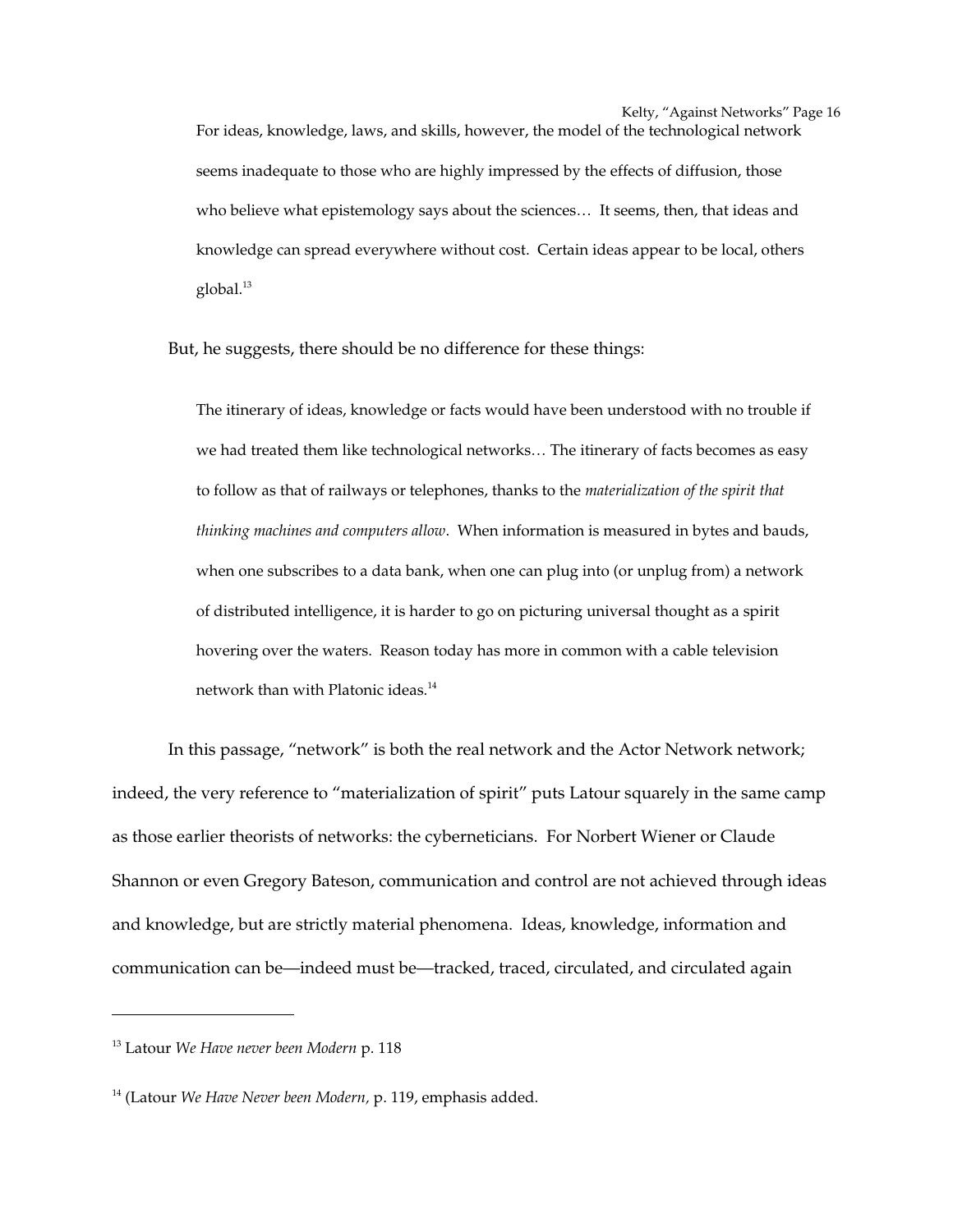through physical media (whether this means voice or print or electrical charge) in order for it to have any meaning at all. For the cyberneticians, there is in fact no other network than that of the telephone (understood as the model medium of all human communication and control) all else is metaphysics.

Latour's definition of network, it seems, actually has quite a bit to do with Shannon and the cyberneticians' definition of communication: there is no such thing as "content" in a message, there is only its structure before it enters a network, and its structure after it emerges from one. "There is no such thing as the post-modern, only the modern post." Latour has simply added humans into the mix as one "channel" among others.<sup>[15](#page-16-0)</sup>

Latour's rash decision to abandon the word (which he has since repudiated) may have come about because of the proliferation of different kinds of networks—and in particular, because of the very distinctivness of the Internet (on which the World Wide Web depends): ANT's networks were *general*-- they allowed us to follow *any network whatsoever*—whether that means a specific technical system, or a "network" of face-to-face interactions, or a network of citations in

<span id="page-16-0"></span> $15$  Indeed, this might be the interpreted either as a criticism or as a kind of powerful genealogy, depending on one's interpretation of cybernetics and its discontents. Often, Shannon is critiqued by interpreters in the humanities as having no theory of meaning, but this is also heralded by some (Friedrich Kittler, for instance) as one of the most innovative philosophical aspects of his work. The fact that Shannon gave to information and communication a precise definition (one that millions of students now uncritically memorize yearly) hardly means that the overthrow of metaphysics has been successful; for Latour, the "materialization of spirit" effected by "distributed intelligence" should be read in a much more mundane sense—namely, that in science and elsewhere information is standardized and trackable today, and that this is where one should look for explanations of its efficacy—not to the epistemologists who claim logic or history as the animus of science or knowledge.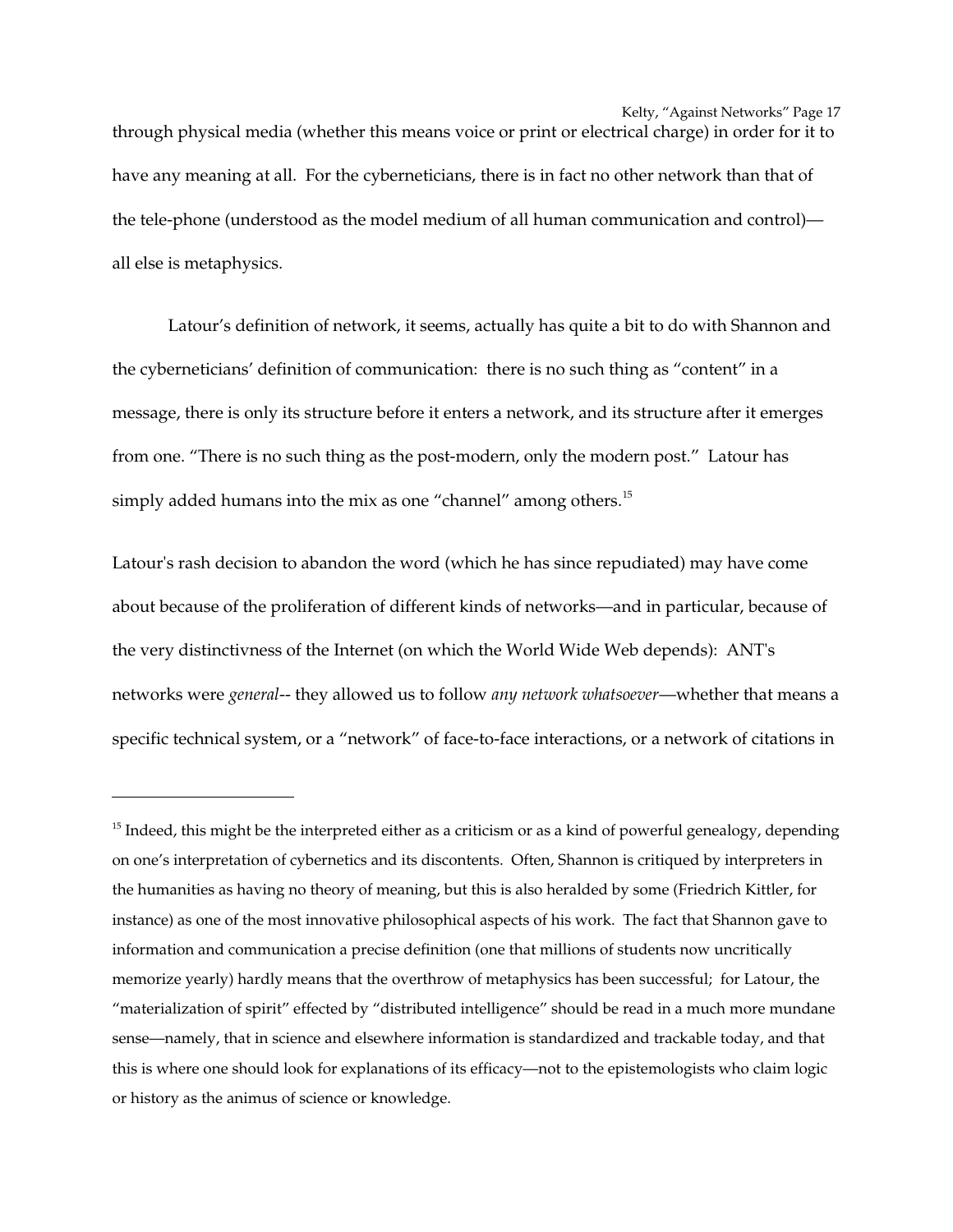an article or handshakes at a conference. The approach is totally agnostic about the particular kinds of connections that might be followed. It gives us a rich philosophical approach—an ontological politics, or an ontological choreography—for understanding contemporary society.<sup>[16](#page-17-0)</sup> The Internet, by contrast, the "materialization of spirit," does not belong to ANT. Rather it is a common feature of the modern world, and one that exists in specific, particular ways: *this network here.* 

The reason the confusion persists, I would suggest, is that "network" remains the right word. "Network" not only allows analysts of science and technology to get around concepts like agency and structure, or social relations, or institutions, as Latour suggests, but it also provides a way to capture how science and technology can be local and global at the same time. It presents a way to tackle the tricky issues of *scale*. But the crucial difference is that the Internet is not the ANT-Network, but one crucial component of that ANT-network Instead of abandoning the word, however, perhaps we should be bravely asking *which networks for what goals?* We should be investigating not only the particular configurations that rely on networks, but the networks themselves. In addition to "how is this stem cell created and made stable?" we should add "what difference does the Internet make to the circulation of stem cells; what difference does the postal system, or the system of customs or the legal system make to the circulation of stem cells" and ultimately be able to identify how particular networks such as the Internet format and constrain the production and circulation of knowledge. One powerful

<span id="page-17-0"></span><sup>&</sup>lt;sup>16</sup> On ontological politics, see John Law, *Aircraft Stories: Decentering the Object in Technoscience* (Durham, Duke University Press: 2002); Anne Marie Mol, *The Body Multiple: ontology in medical practice* (Durham: Duke University Press 2002) and Charis Cussins, "Ontological Choreography: Agency Through Objectification in Infertility Clinics," Social Studies of Science 26 (1996): 575-610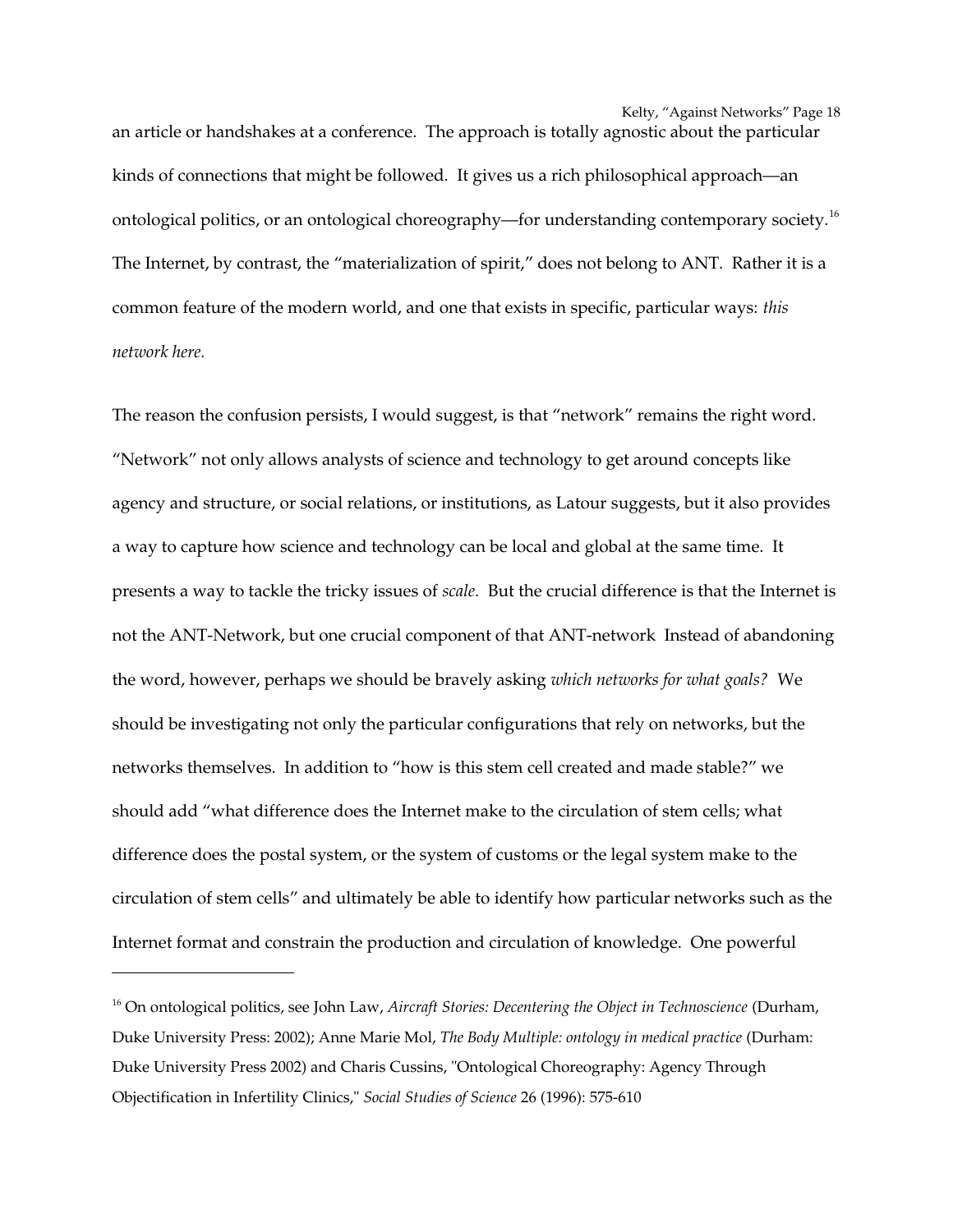reason for exploring the *this network here* as an ANT Network—which the question of stem cells, and where one can get them. actually makes clear—is that some people might prefer *thatnetwork-there* instead. And if networks can resist as well as enable, and if people must choose between them, then we are confronted anew with questions of ethical and political weight: how shall we network?

These are issues that have all been raised as the Internet has proliferated through almost every realm of life and practice in the world. The emergence of open source and free software, debates about Internet names and numbers, questions of open access, digital rights management technologies, identity theft, security technologies, viruses and worms, and a host of other issues should all be understood as debates about this particular network—the Internet —and the way in which it should be configured to enable or disable the activities that we are all so familiar with thanks to the extensive work in science studies. If *facts* needed to be explained by getting empirical and jettisoning presuppositions about the cognitive structure of science, then perhaps it is time to get empirical with *networks* and to jettison presuppositions about their connections and seams, their fluidity or stability, their matter or form, or their structure, history, and evolution. Perhaps it is time to open the **brown box** instead.

### **Brown is the new Black.**

Instead of the canonical black box of scientists and engineers and economists and STS, consider the humble but ubiquitous brown box—the paradigmatic object of trade. Brown boxes come in all sizes, from jewelry box to shipping crate. Brown boxes do not have slots labeled in and out, nor do they remain closed until a controversy rends them; in fact, someone is *meant* to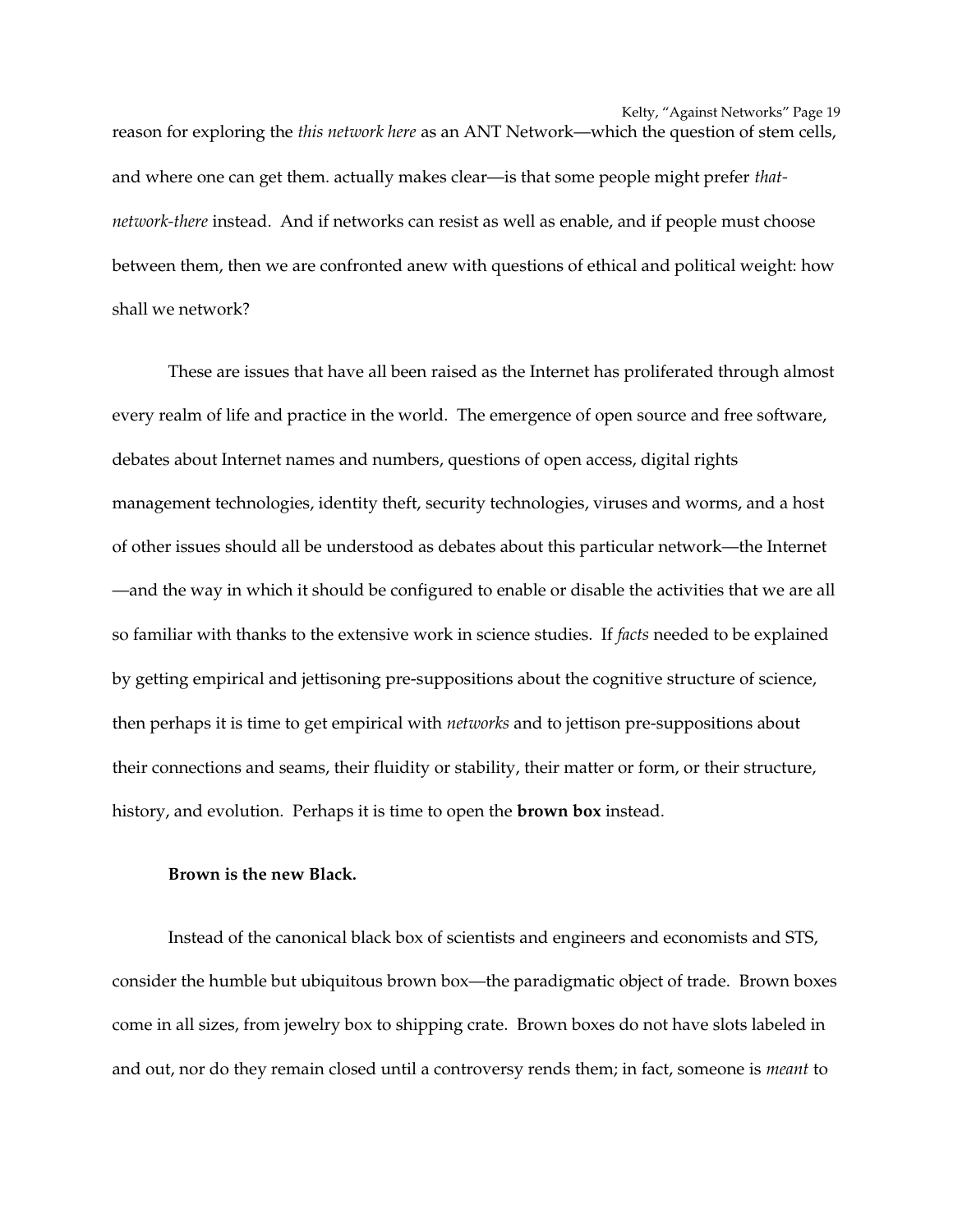open a brown box. Unopened and abandoned brown boxes are cause for alarm and should be reported to the authorities immediately. Whereas the contents of black boxes are stable and standard and replicable and reliable and no one asks about them anymore, a brown box can contain nearly anything, singular or mass produced, irreplaceable or not. In fact, it is not the contents of a brown box that are reliable—it is the box itself. What is in the box is generally not the responsibility of those who transport it, but the concern of customs agents, police, departments of homeland security, and above all consumers.

Brown boxes, furthermore, are not all the same. They come with specific data, usually encoded on the box somehow (has anyone yet written the history of the manifest, that old barcode of yore?): sender, addressee, postage, cancellation, bar-code, tracking number, bill of lading, notice of receipt, a customs form often bearing the cryptic, but portentous, word "gift" (a brown box can be a gift, whereas a black box is never a given). Brown boxes themselves do not malfunction, despite being labeled "fragile"—though they do occasionally disappear or "die" (dead letter office), or get "repaired" by the postal service. Depending on what is written or encoded on it, where it is, and where it has been, the brown box represents a real instance of an extensive, specific, labeled, owned and operating network. Further, it is not only tangible brown boxes that are included here, but the figure or template as well: the "packet" of information, encapsulated in headers that determine its route, its lifetime, its size and importance.

Brown boxes are not combined in the ways black boxes are, they are usually singular and enumerable and non-fungible. Even if one box contains 25 copies of *Science in Action*, another box that contains 25 more copies is still a *second* box, and this makes all the difference to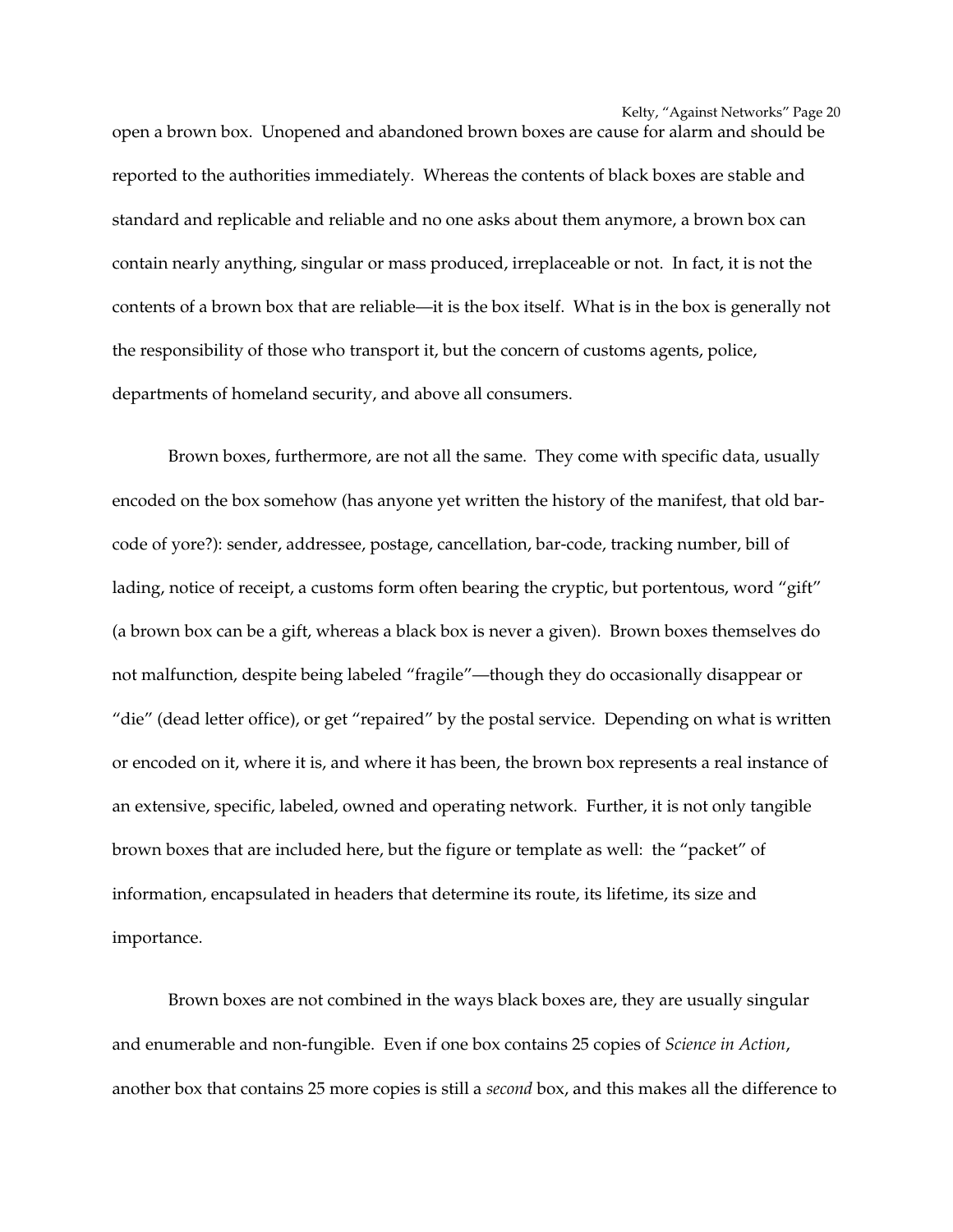bookstores, students and professors of science studies, and most of all, Harvard University Press. "Brown box" (as a conceptual tool) suggests that we ask questions similar to those that the black box allowed us to ask—but to be specific about the *particular networks* through which objects, humans, facts, knowledge, data etc. travel. Look not for the generic network, but for the postal systems, freight routes, trucking routes, CB, radio, telephone, telegraph, logistics, supply chains, USPS, UPS and Thurn and Taxis, Visa, MasterCard, American Express, Federal Express, Pony Express, SeaLand, underwater cables, low-earth orbit satellites, shipping lanes, spice trades, merchant marines, routers, hubs, service providers, accounts and passwords and so on. Furthermore, don't look for what is invariant about all networks—lines and nodes and relations and graph-structures—look for the differences, because these are what need explication.

Looking at brown boxes, looking at *this network here,* provides the researcher with a way to understand the particular **systems of representation** in use in that network. The very simple technology of a packing slip is such a system: contents, price, weight, seller, buyer, shipper and insurer. These systems of representation are little shared languages, *programmed languages*, structured means of representing particular activities, particular networks of action with limited function and extension—whether trade or communication or diplomacy or science. They are intermediary languages—languages in which two people (or machines) who may be unknown to each other can communicate precisely and efficiently; the more correspondents who learn this little language, and who agree to use it, the bigger the network gets. Brown boxes are thus preceded by and leave in their wake documents and inscriptions of specific kinds: codes and data, tracking numbers, zip codes, packing slips, bills of lading, customs forms, control and messaging data, "pings" and "pongs", logs, styles of address, rules of creation, packing,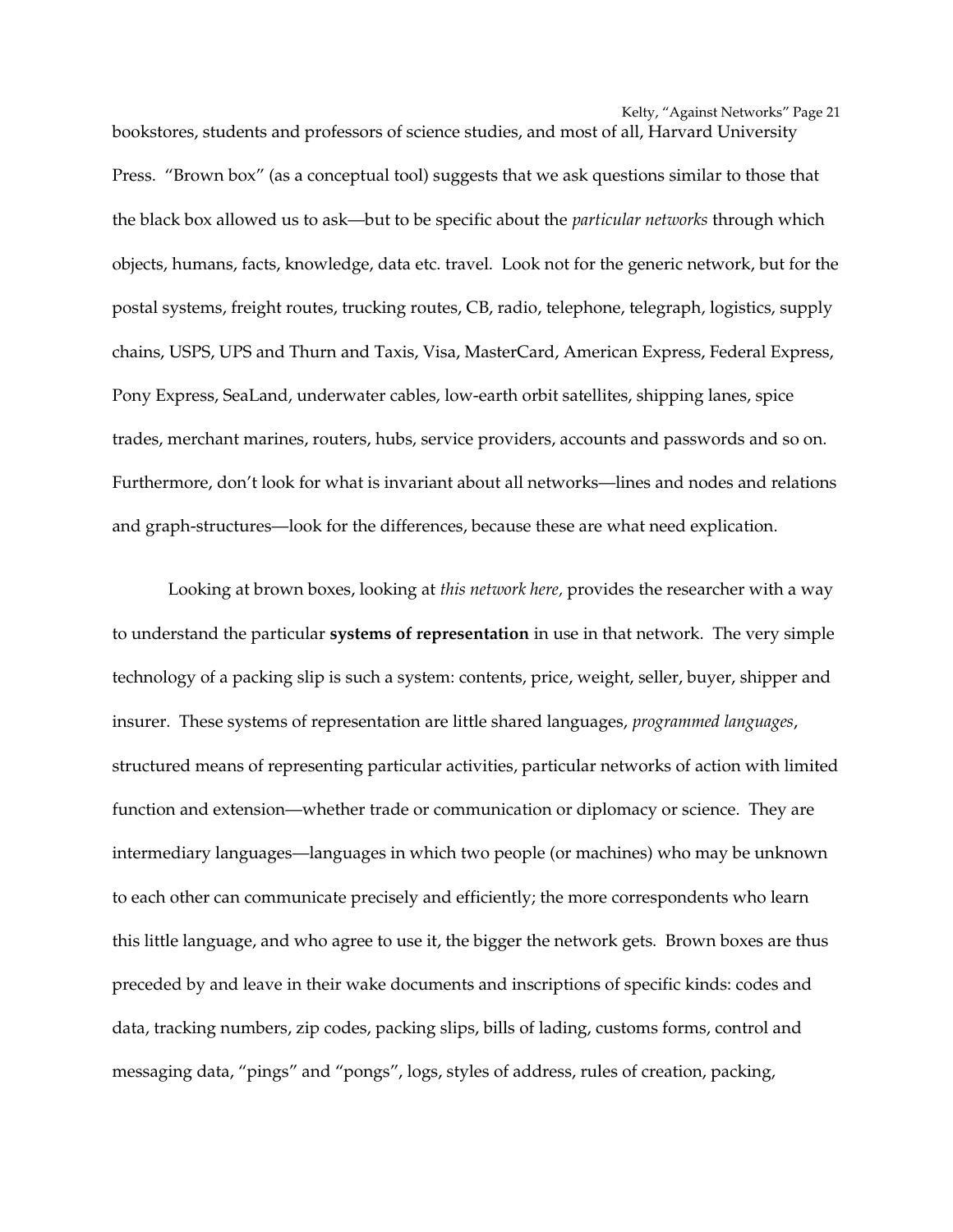labeling, handling, insuring, financing, shipping etc. The Internet is a flexible meta-system of representation, in this sense, capable of managing each and every one of these heterogeneous systems, if only they submit to a modicum of *standardization.*

The brown box, thus, might serve as a more tangible, everyday figure for what STS has considered under the label of "metrology" or the production and use of standards. They would be, however, standards-in-action, standards in the making and unmaking, rather than standards made. Standards, like all forms of science and technology, are contests of value, and do not occur only in national or international contexts, but anywhere a system of representation (programmed language) is created to manage or control a particular network.<sup>[17](#page-21-0)</sup> Standards can be as local as a firm, a lab, or even an individual, or as global as ISO or as national as ANSI.

These "little" standards—programmed languages—make particular networks extensible and stable. This is a point well demonstrated by any number of studies in the history of technology. When two different networks, with two different standards confront each other, this is where the interesting aspects of scientific controversy, or technical controversy emerge (such as the contests of AC vs. DC; or over railroad gauges). The agonism that results may have a national character, and may require a single solution for the sake of national power—for

<span id="page-21-0"></span><sup>17</sup> On the subject of standardization in science, see Ken Alder, *Engineering the Revolution : arms and Enlightenment in France, 17631815 (*Princeton : Princeton University Press, 1997). M. Norton Wise ed., *The Values of Precision* (Princeton, N.J.: Princeton University Press, 1995); Peter Galison, *Image and Logic: A Material Cultue of Microphysics* (Chicago: Chicago University Press, 1997) on particle detectors; Harry M. Collins *Changing Order: Replication and Induction in Scientific Practice,* (Chicago*:* Chicago University Press, 1990) on tacit knowledge and the TEA laser; Robert Kohler, *Lords of the Fly: Drosophila Genetics and the Experimental Life,* (Chicago: Chicago University Press, 1994) on flies and Kelty *Scale and Convention: Programmed Languages in a Regulated America* (PhD thesis, Massachusetts Institute of Technology 2000).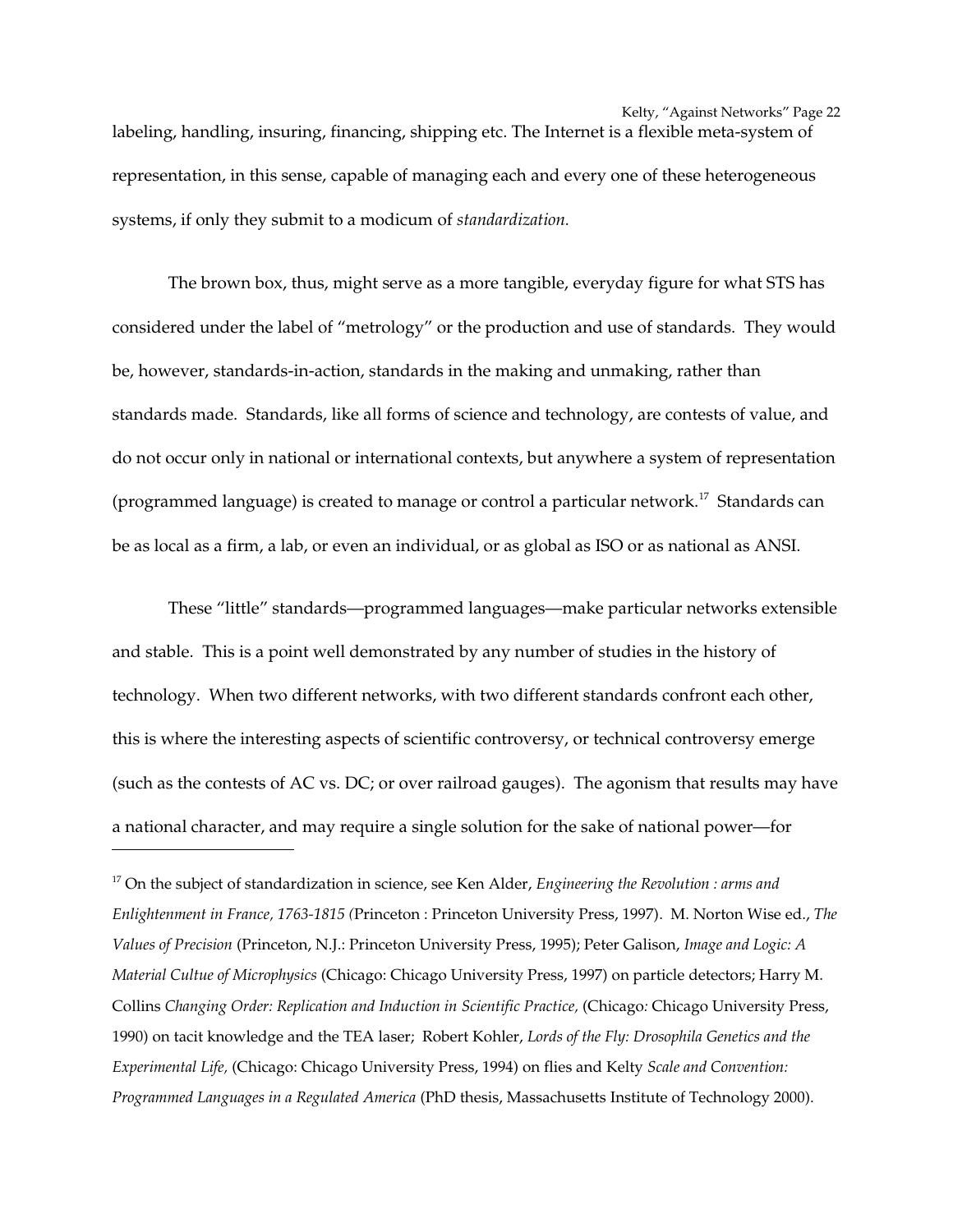instance, the creation of NTSC and PAL television standards that have separated the US and Japan from Europe for 50 years (with France a hyper-nationalist outlier using its own SECAM standard).

In laboratory science in particular, and specifically in a Latourian light, there can be only *one* successful standard—someone has to win. Either black box A works reliably with all the others, is the right way to do it, or black box B is, and as *Science in Action* demonstrates, a great deal of struggle goes into producing a winner.<sup>[18](#page-22-0)</sup> To the extent that black boxes are equated with truth or with the settled facts of an empirical science, "standard" is the wrong word, for it implies concepts like consensus, compromise and decision—concepts that do not square with most theories of scientific knowledge. Nonetheless, the array of machines and tools, standardized reagents and animals, materials and devices, make up a metrologically stabilized environment in which science is capable of validating and extending one network rather than another.

From the perspective of the early  $21^{st}$  century, however, a winner in a standards contest is not always necessary. There can be UPS *and* FedEx—two networks with two different systems of representation, which are not to be confused (if you want your package delivered). Apple and Microsoft. Time-Warner and Comcast. Verizon and Sprint. More and more, there are multiple possible systems of representation and multiple networks for the same purposes (shipping, communicating, transferring money, keeping track of inventory etc). The differences between these networks are important to understand, if there is any hope of capturing the

<span id="page-22-0"></span><sup>18</sup> The Latourian ontology is built on "trials of strength", as in *Pastuerization of France*, an approach much critiqued, see Donna Haraway *Modest\_Witness@Second\_Millenium*, (New York: Routledge, 1997).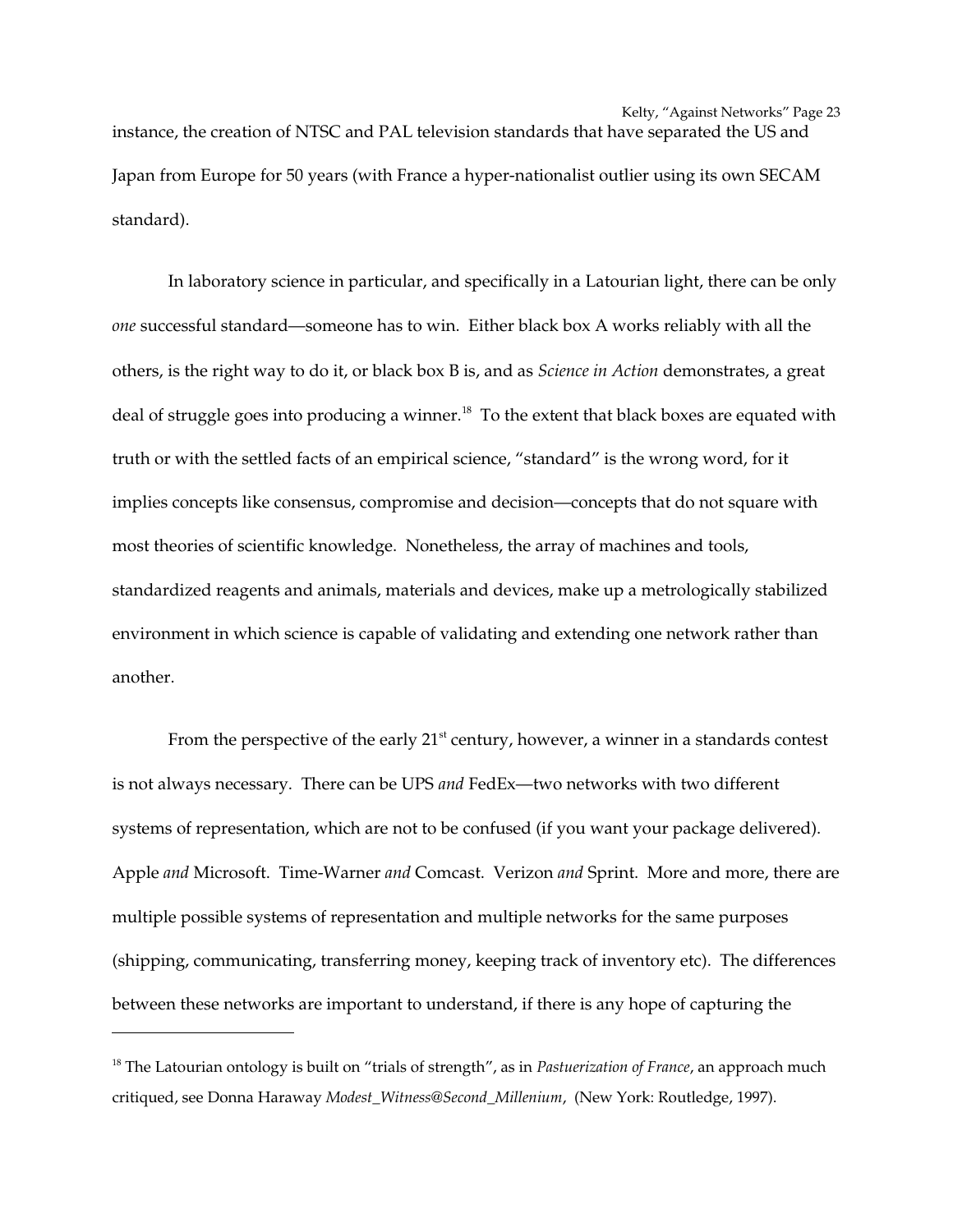political and economic meaning of these multiple networks. .

In fact, if we broaden the view of STS beyond questions of socio-technical difference to political and legal difference, it becomes clear that there are different demands on networks. Regulation, and in particular, anti-trust policing, are an essential component of modern networks: there *must be* more than one network in order to have competition at all. If a single corporation controls the extent and spread of a network—think AT&T pre1984—then they are a monopoly. Where competition between facts (between black boxes) in science is expected to result in a winner, competition between networks (between brown boxes) is not—or at least not in the same sense (a "market leader" perhaps, but never one who monopolizes a product, a service, a system of representation).

The brown box is thus a good analytic device for connecting questions about the relationship of extensive networks (whether in science or other realms) to questions of the political and legal organization of governance. In the past, some kinds of networks (telephone, telegraph, roads, rails, power) have been both provided and run solely by sovereign entities, or (as in the case of AT&T) designated "natural monopolies" and become regulated industries with sovereign control over a network. In recent times, such "infrastructures" have become more and more common, diverse and troubling especially to economists and lawyers, but as of late, by defense and security analysts, civil engineers and many other professionals (Collier and Lakoff Vital Systems Securit). Infrastructures like national electrical grids or local water systems were historically not "brown boxes": they lacked systems of representation. But today, the ability to track and monitor older infrastructures, to standardize them in new ways and to essentially "invert" them into information infrastructures, or meta-infrastructures, is increasingly subject to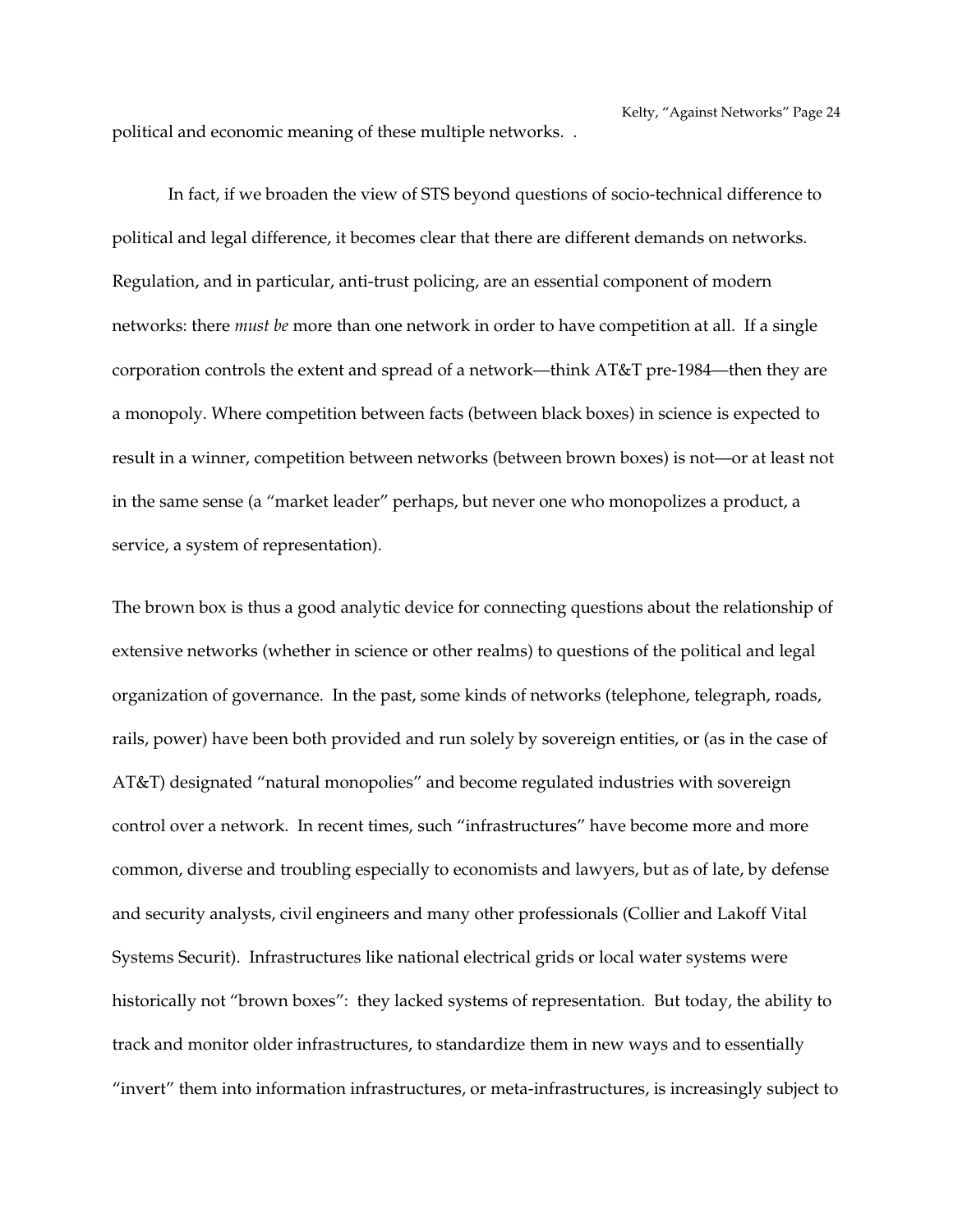both investigation and contest. Paul Edwards has captured it succinctly by suggesting that the Internet has become the "infrastructure of infrastructures"-- that one information system through which it is possible to monitor and track, standardize and control the others. While there is truth to this assertion, it begs the question of what exactly it is that gives the Internet this power, what makes it a system appropriate for such monitoring and control, and not any other? In short, what makes it so *singular?*

## **TCP/IP, OSI and the Singularity of the Internet**

One important reason that there is currently only one Internet is that, ironically, it has emerged from a remarkably plural mixture of state, corporate, military, university and amateur innovation and participation as a kind of experiment from which no one, for any reason, was explicitly excluded. The result is that it has to date, belonged to no one (or no one for long), and therefore raises new and unfamiliar questions about who built it and why, and about the relationship of organization to coordination.<sup>[19](#page-24-0)</sup> It is not self-evidently a nation, a government, an

<span id="page-24-0"></span><sup>&</sup>lt;sup>19</sup> The Internet was never simply a military technology, but a complex undertaking among diverse actors. Far too much is made of the Internet being a military network, as if this were an obvious indictment, implying that it therefore contains all sorts of insidious, bellicose or imperial characteristics that the world of happy WWW uses surf over in ignorance. The story of the Internet's strange military origins is available in Mitchell Waldrop in *The Dream Machine: JCR Licklider and the Revolution that made computing personal*, (New York: Viking, 2001)*;*  Arthur Norberg and Judy O'Neill provide a detailed account of the institutionalization of the ARPA program that funded ARPAnet development in *A History of the Information Techniques Processing Office of the Defence Advanced Research Projects Agency* (Mineapolis MN: Charles Babbage Institute, 1992) and Janet Abbate's history of the Internet also suggests that the military's involvement was peculiar, and uncharacteristically aloof, Janet Abbate, *Inventing the Internet* (Cambridge, MA: MIT Press, 1999). And while the early ARPAnet was indeed "controlled" in some loose sense by the Defense department, that control did not give them the power to *terminate* the network—instead, the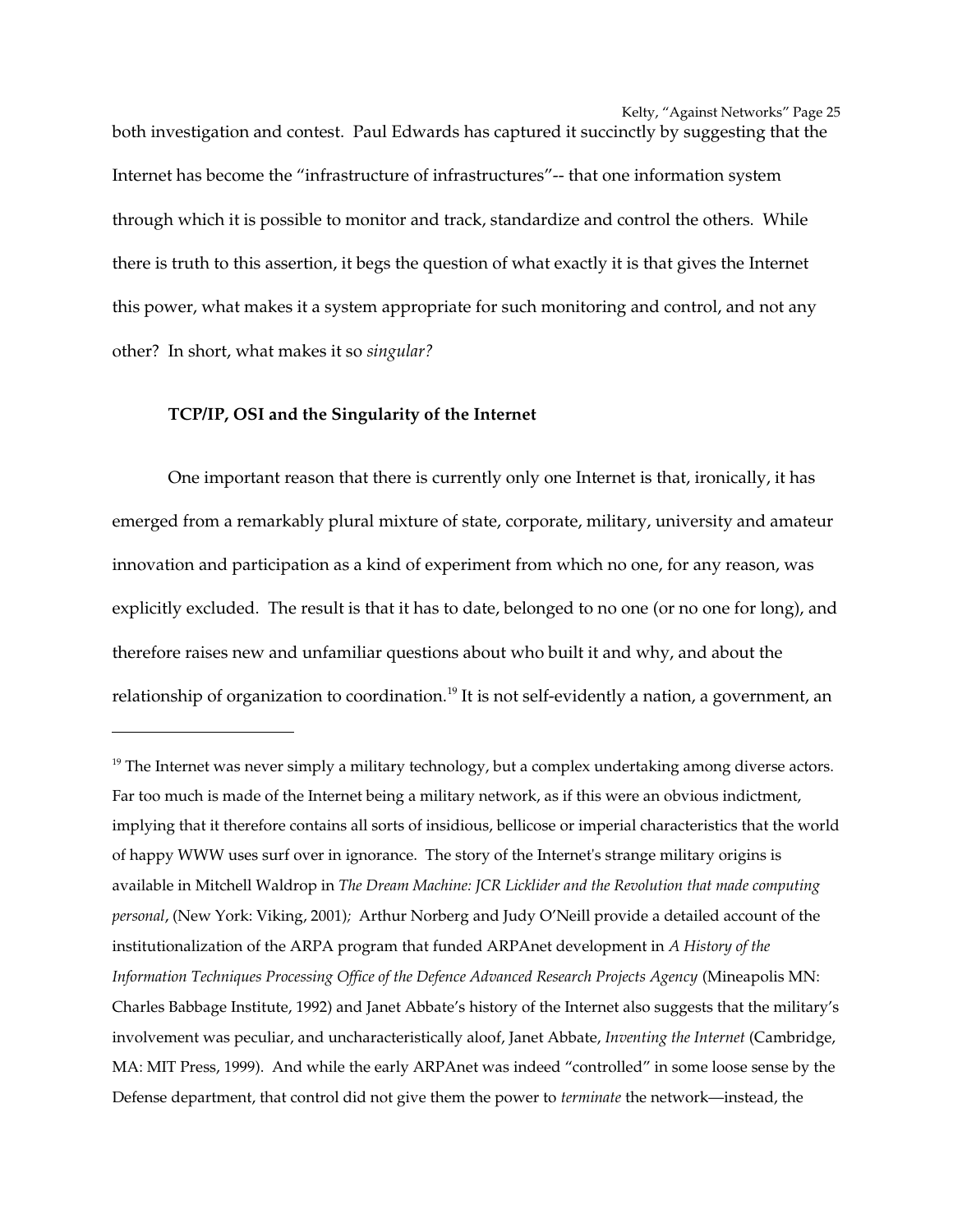agency, a corporation, an organization, an institution, or a technology. Yet over the last thirty years, the Internet has increasingly become the *de facto* tool for *interconnecting* multiple, diverse, real networks, nations, corporations etc. It lets humans engaged in particular activities achieve coordination through standard systems of communication, designation, and specific, highly circumscribed systems of representation and translation. In fact, it is better understood not as a network, but as the name suggests, an inter-network.

As an "inter-network" it brings different objects (with different functions) and different groups of people (with different goals) into a common space of communication and control. To join, these heterogeneous groups must make a sacrifice to homogeneity and coordination, but in return they are connected to everyone else willing to make this same sacrifice. This interconnection is both technical and social—different groups understand the value of being connected to the same resources in different ways, but find the necessity of agreeing on the form of connection to be (almost) universally valid.<sup>[20](#page-25-0)</sup>

military split the ARPAnet into two halves—a research network that continued to be called ARPAnet, and a classified Miltary network called Milnet (which split received attention in the press: "Global Computer Network Split as Safeguard" By William J. Broad, *New York Times* October 5, 1983, A13). By contrast, Paul Edwards suggests the origin story is true, but he can't reveal his sources, adding to the conspiracy-like appeal to its military origins: Paul N. Edwards, "Infrastructure and Modernity: Force, Time, and Social Organization in the History of Sociotechnical Systems" in *Modernity and Technology*, ed. Thomas Misa, Philip Brey, and Andrew Feenberg (Cambridge MA: MIT Press, 2003), pages 216ff and 225n13.

<span id="page-25-0"></span> $20$  The design of the Internet, in particular, of the protocols which are meant to govern how implementations of pieces of the Internet should be built and operate (TCP/IP) were first laid out in Vinton G. Cerf and Robert Kahn, "A Protocol for Packet Network Interconnection," in *IEEE Transactions on Communications* 22(5) May 1974. Over the years a number of people have developed more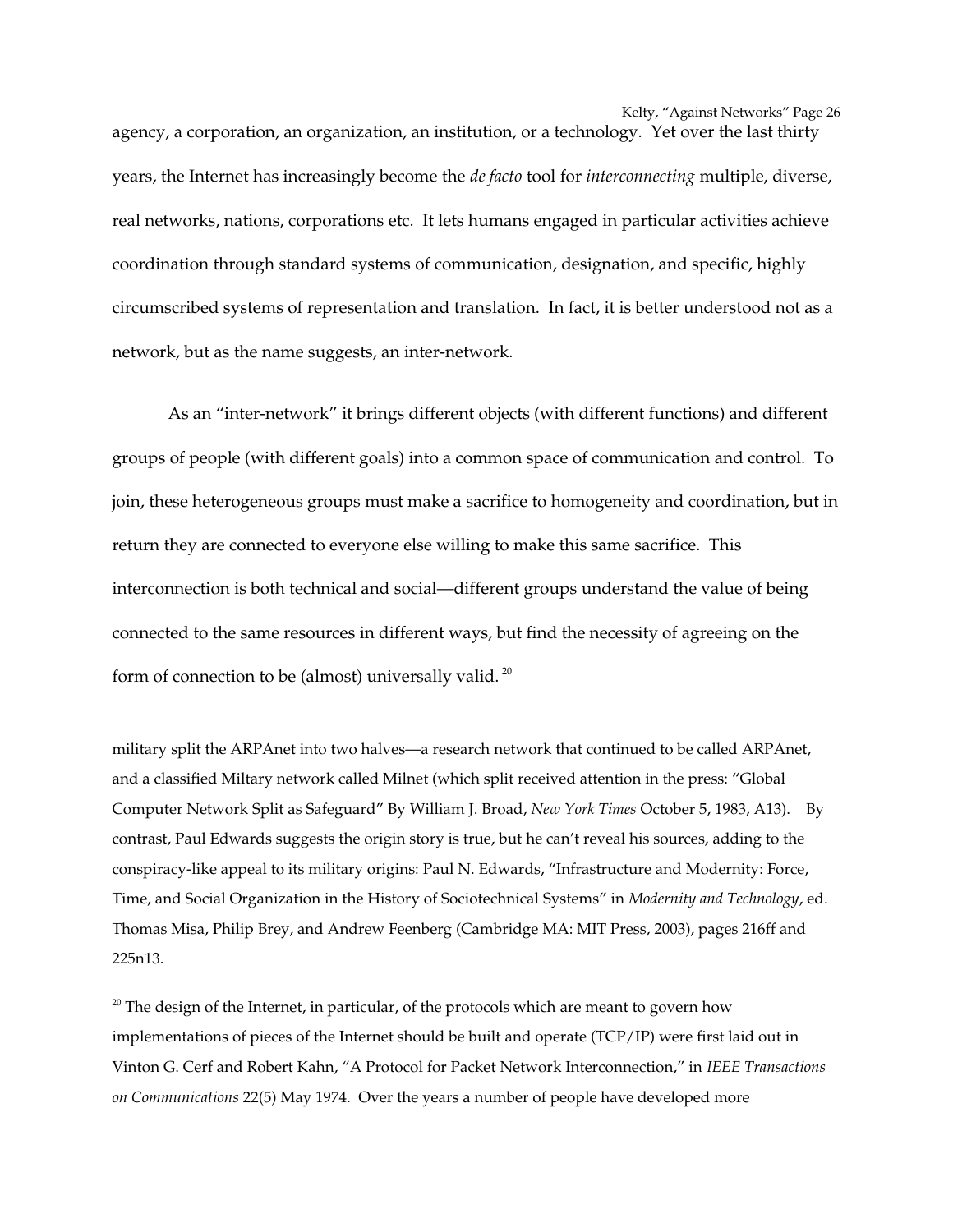But the Internet also *disintegrates* in new ways. The same Internet that allows for coordination also allows for more dynamic *separation* (intranets, firewalls, encrypted channels, corporate-only VPNs). Rather than building such separate networks from the ground up, however, the Internet provides the platform by which a potentially common space can be carved up through the instantiation of particular software or network configurations—so long as those universal forms of connection at the core remain stable enough. Likewise, different groups find the ability of the Internet to achieve flexible disintegration to be extremely powerful when it comes to issues of privacy, security and property. In the terms of the earliest design documents of the Internetworking protocols, the principal goal is to maintain administrative boundaries while allowing maximum resource sharing.

The flexibility of the Internet to both integrate and disintegrate — to *interconnect networks—*and to do so relatively dynamically through the creation of software and networking protocols, rather than massive investment in capital goods or the creation of new organizations, is what makes it distinctive, what makes it a very special kind of brown box, with its own system of representation. At the heart of this technical and social object is a series of contested

sophisticated theories of why these protocols work the way they do. The most common notion is that of the "end-to-end" design (also called a "stupid network" or a network that migrates computation to the edges). This argument was first laid out in J.H Salzer, D.P. Reed and D. D. Clark, "End-to-End Arguments in System Design" in *ACM Transactions on Computer Systems*, 2(4) November 1984 p. 277-288, and remains a strong argument against centralization of control: David D. Clark and Marjory Blumenthal "Rethinking the design of the Internet: The end to end arguments vs. the Brave New World," and Hans Kruse, William Yurcak and Lawrence Lessig, "The InterNAT: Policy implications of the Internet Architecture Debate" both in *Communications Policy in Transition: The Internet and Beyond* (Cambridge, MA: MIT Press, 2001). See also RFC 3724: "The Rise of the Middle and the Future of End to End" by Kempf and Austein, March 2004.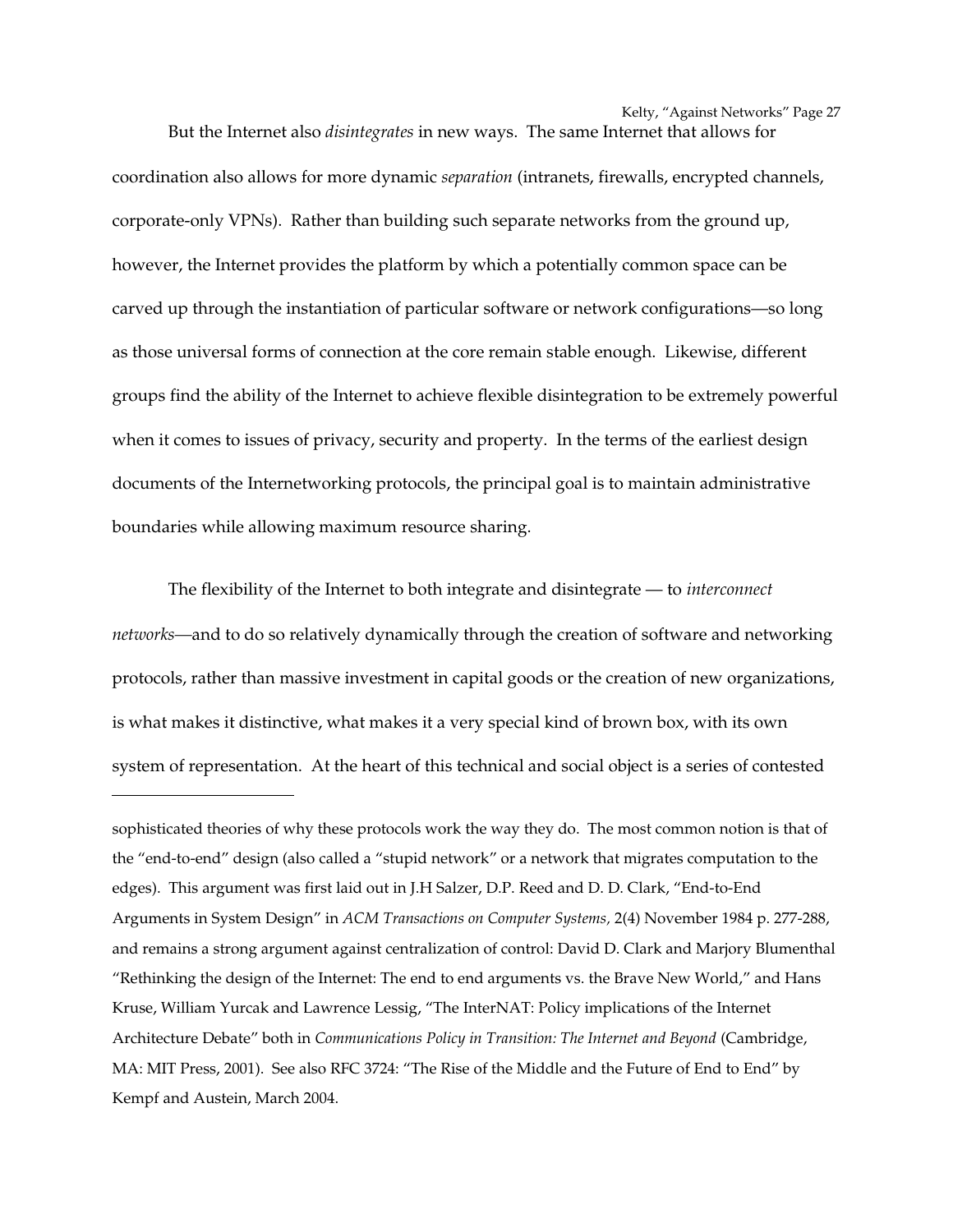and changing protocols—protocols whose peculiar history has rendered them standard and nearly ubiquitous—a network (in the technical sense) rendered universal as a Network (in the sense of ANT.

The history of the Internet and its protocols is the history of a *process* of making networks universal—the history of a standards process bootstrapped out of social practices common among the early creators of the system, chief among them the TCP/IP Protocol of Cerf and Kahn and the system for creating and distributing "Requests for Comments" (RFCs) which allowed distributed users to work on rapidly evolving *implementations* which would eventually become *standards.* This model was opposed to a process of standardization recognized as nationally and internationally legitimate, consensus driven, expensive, and complete— that overseen by the Geneva-based ISO, International Standardization Organization—and its resulting protocol the Open Systems Interconnection Reference Model (OSI). While ISO and its OSI standard represented the legitimate, international, and largely successful model of creating technical standards for use across industry and government, TCP/IP was developed in a much looser, ad-hoc manner that privileged the work of private actors (both corporations and individuals) over state actors. The result is a radically different style of planning—by developing a loose collection of goals, which might be ordered differently in different contexts (TCP/IP) as opposed to the rational planning goal of completeness and consensus. In this sense, the struggle between TCP/IP and OSI is indicative of a very familiar 20<sup>th</sup> century struggle over the role of government planning and regulation, perhaps best represented by the twin figures of Friedrich Hayek and Maynard Keynes. In this story, it is Hayek's aversion to planning, and the subsequent privileging of spontaneous order that eventually triumphed. One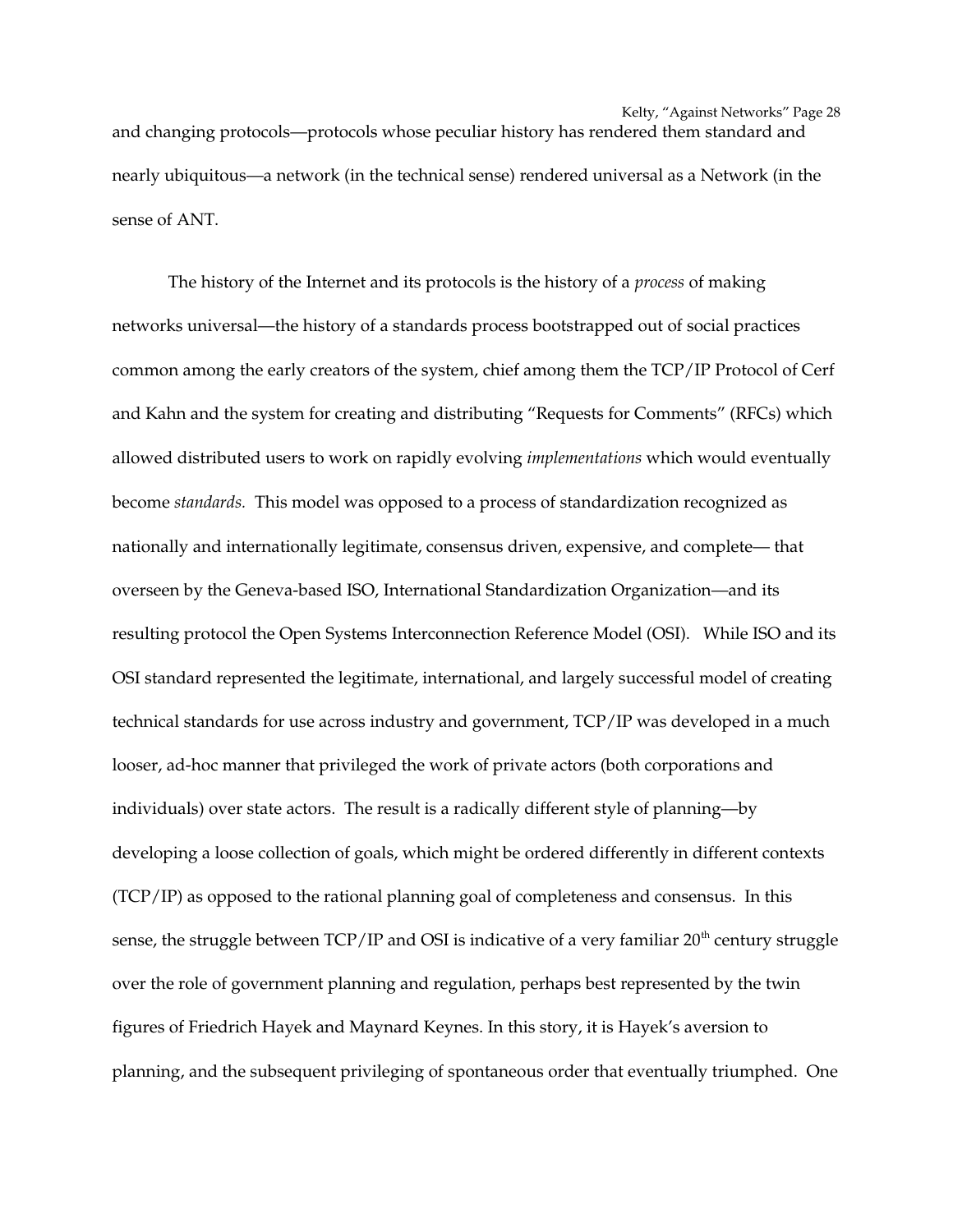Kelty, "Against Networks" Page 29 of the reasons for this is the so-called "religious war" between the industries of telecommunications and computing.

The "religious war" between the DARPA-funded TCP/IP protocols and the International Standards Organization's (ISO) OSI standard began in the early 1970s, in a period of period of vibrant experimentation with computer networks worldwide.<sup>[21](#page-28-0)</sup> An important aspect of this experimentation, however, was that rather than build new infrastructure—new wires and physicial networks, these experiments piggy-backed on the existing tele-communications networks, such as the legal monopoly (and heavily regulated) network of AT&T. IBM's System Network Architecture (SNA); DEC's DECNet/DNA, Univac's DCA, Burroughs' BNA and other were, like the proprietary operating systems these companies made their money selling, closed networks that interconnected a centrally planned and specified number of machines of the same type made by the same manufacturer. These networks were generally designed to serve businesses, for making connections internal to a firm, even if that involved geographically widespread systems, using existing telecommunications links built by national telecommunications corporations. This situation more or less inevitably spelled grief, since the telecommunications providers (even after 1984) were highly regulated entities, while the computer industry was almost totally unregulated. Since an increasingly core part of the computer industry's business involved transporting signals through telecommunications

<span id="page-28-0"></span><sup>&</sup>lt;sup>21</sup> The term "Internet religious war" is the title of an article by William Drake, "The Internet religious War" Telecommunications Policy, December 1993, p 643-649, it is a review of a book by Carl Malamud, *Exploring the Internet, A technical travelogue* Englewood Cliffs, N.J. : PTR Prentice Hall, 1993 that charts Malamud's travels around the world, and in particular his struggles with ISO in Geneva (THE shepherd of the OSI standard).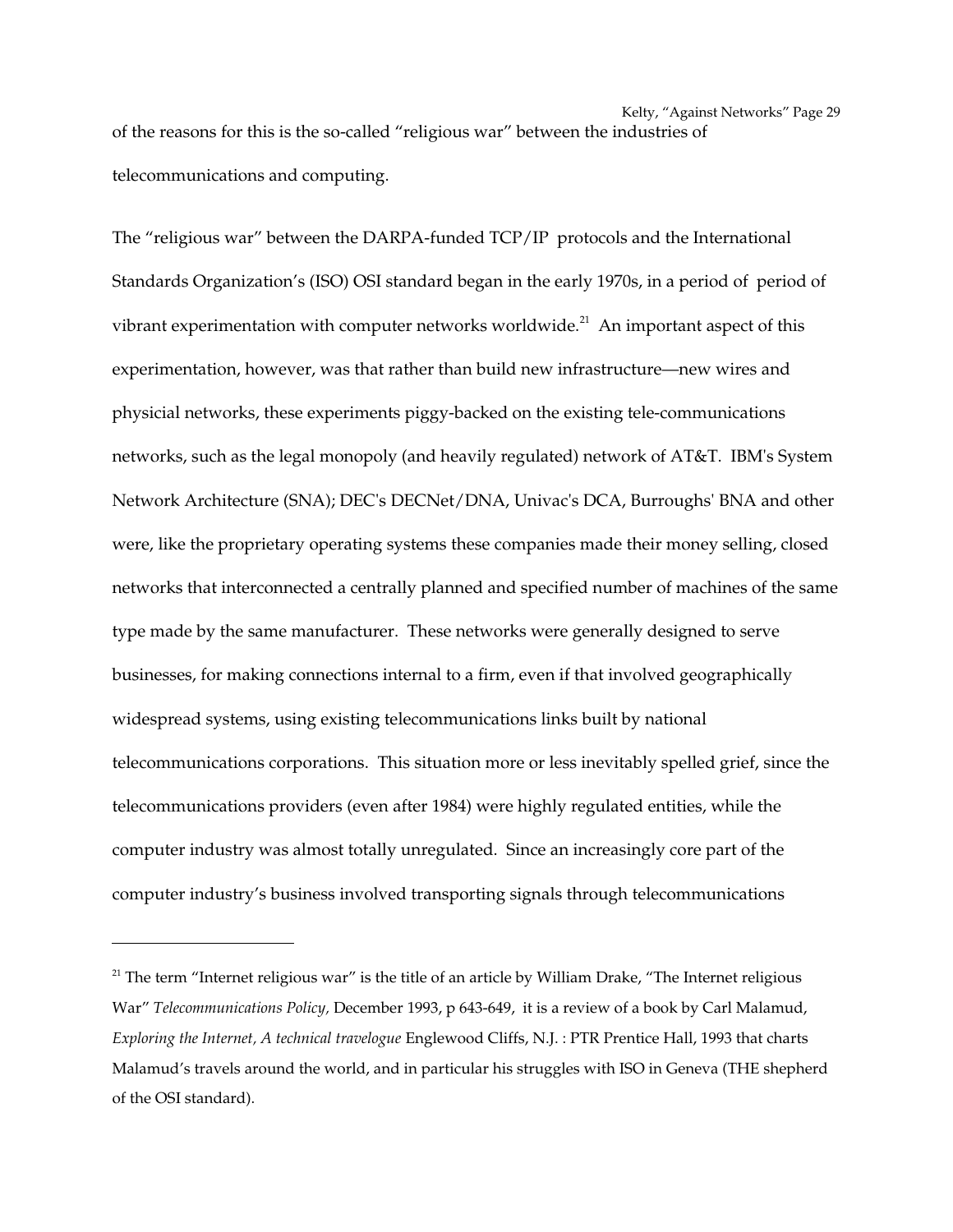Kelty, "Against Networks" Page 30 systems, all the while without being regulated to do so, the telecommunications industry naturally felt themselves at a disadvantage. $^{22}$  $^{22}$  $^{22}$ 

The fact that these emerging networks needed to make use of highly regulated technological systems specifically designed to carry voices around the globe has been the source of decades long tension between the telecommunications companies of the world and the nascent computer industry, which were interested primarily in creating new forms of data communications:

> As in the Houses of Montague and Capulet, the parents of voice and data don't get along. Rarely have computer and communications providers shared a common set of beliefs and purposes… Never Have these differences of culture and philosophy been more obvious than during the development of Open Systems Interconnection, during which the debates between the Houses of Voice and Data were often more religious and political than technical. $(4)^{23}$  $(4)^{23}$  $(4)^{23}$

Telecommunications companies were not slow to respond to the need for data communications—but because the telecom industries were either nationally run (so-called Post, Telephone and Telegraph agencies or PTTs), or very highly regulated by government (in the US case, especially), their ability to experiment with products and practices outside the scope of

<span id="page-29-0"></span><sup>22</sup> Again, Brock, *The Second Information Revolution* is a good introductory source for this conflict, at least in its policy outlines. The FCC issued two decisions (known as Computer I and Computer II) that attempted to deal with this conflict by trying to define what counted as voice communication and what as data.

<span id="page-29-1"></span><sup>23</sup> *Open Systems Networking TCP/IP and OSI*, David M. Piscitello and A. Lyman Chapin, Reading, MA: Addison-Wesley, 1993.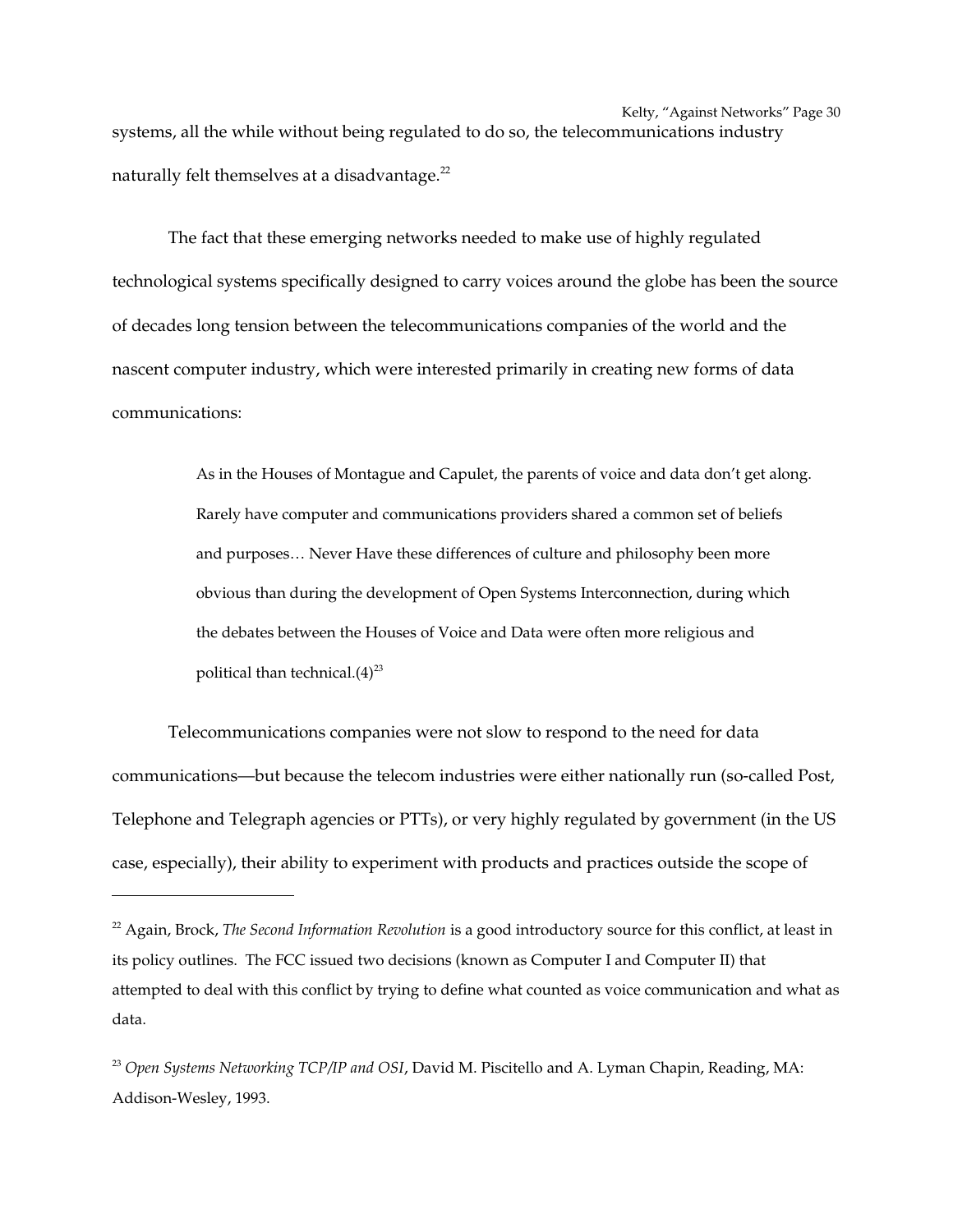telephony and telegraphy was often hindered by concerns about anti-trust and monopoly (Brock 2003). The computer industry, by contrast, was completely unregulated, and saw the tentativeness of the telecommunications industry (or national PTTs) as either bureaucratic inertia or desperate attempts to maintain control and power over existing networks—though no computer manufacture relished the idea of building their own physical network when so many already existed.

OSI, then, along with a handful of other national and international standards for data traffic on telecommunications networks, began primarily as initiatives of the telecom industry, which had long had its feet firmly planted in the international standardization organizations like ISO and the ITU (an organization as old as telecommunications itself, dating to the 1860s). The system of national control or regulation, and industry ownership of the networks dictated that the standardization effort be conducted primarily by the telecom companies themselves, through the standards processes that had been sedimented in these organizations over many years. The legitimacy of these processes was more or less unquestioned. As a result, the telecommuincations industry was hard at work, throughout the 1970s and 1980s on one of the most complete and comprehensive standards in networking history, OSI. The fact that it was never adopted per se, as the standard for networking is key to understanding one aspect of the sudden and dramatic growth of the Internet in the 1990s. While OSI was never adopted, it has also never disappeared. It's most enduring legacy is not the protocols themselves (some of which are still widely used today, such as ASN.1), but the OSI *Reference model*, or the "7 layer stack" that is ubiquitous in networking classes and textbooks, and describes the abstract "layering" (which implies dependency) of the different components of a network: a physical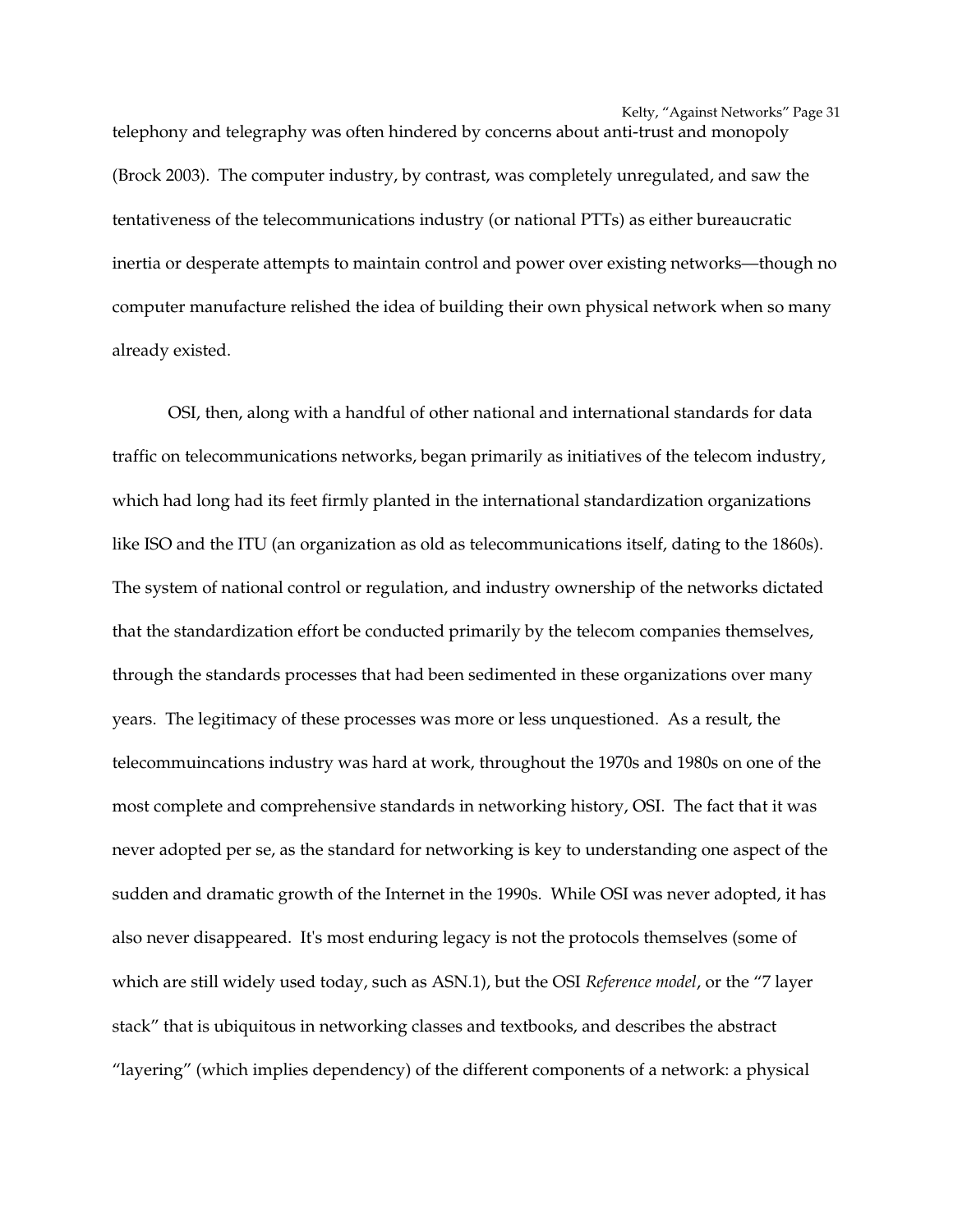link (a copper wire), on top of which are build Data, Network, Transport, Session, Presentation, and Application layers in order. So even though the OSI protocols "failed" (for reasons that are discussed below), the model "succeeded" in becoming the standard pedagogical tool for teaching networks—a fact that is clearly also a problem if one examines the evolution of networking textbooks from the 1970s to the 1990s, as they try to develop ways to teach OSI in terms of  $TCP/IP$ , and create elaborate mappings from one to the other.<sup>[24](#page-31-0)</sup>

TCP/IP, however, emerged from very different conditions.<sup>[25](#page-31-1)</sup> The first elaboration of them was in the context of the DoD funded ARPAnet in the early 1970s as a replacement for the first ARPAnet protocol called the Network Control Protocol (NCP). In particular, they emerged from the need to interconnect two different experiments in "packet-switched networks"—the ground line-based ARPAnet network and a radio-wave network called Packet Radio.<sup>[26](#page-31-2)</sup>

<span id="page-31-0"></span> $24$  This can be clearly seen, for instance, by comparing the various editions of the main computer networking textbooks: Andrew S. Tanenbaum, *Computer networks* Englewood Cliffs, N.J. : PrenticeHall, c1981. c1988 c 1996 c2003; Stallings, William, *Data and computer Communications* Macmillan Pub. Co. ; London c1985. c1991. c1994. c. 1997 c. 2004; and Douglas E. Comer *Internetworking with TCP/IP* Upper Saddle River, N.J. : Prentice Hall, c1991-c1999.

<span id="page-31-1"></span><sup>25</sup> The story and significance of the TCP/IP protocols has been told in several places: Abbate *Inventing the Internet*, Salus *Casting the Net* 1996, Galloway, *Protocol, or How control exists after decentralization,* MIT Press 2004; Brock, *The Second Information Revolution* 2003. Robert Kahn et. al., "The Evolution of the Internet as a Global Information System", *International Information and Libraries Review* 29 1997, p 129-151. and David Clark "The Design Philosophy of the DARPA Internet Protocols," *SIGCOMM '88 Symposium on Communications Architectures and Protocols, August 1988, pp. 106-114.* 

<span id="page-31-2"></span><sup>26</sup> Kahn "The Evolution of the Internet as a Global Information System" 134ff; see also Abbate, *Inventing the Internet* pgs 114ff.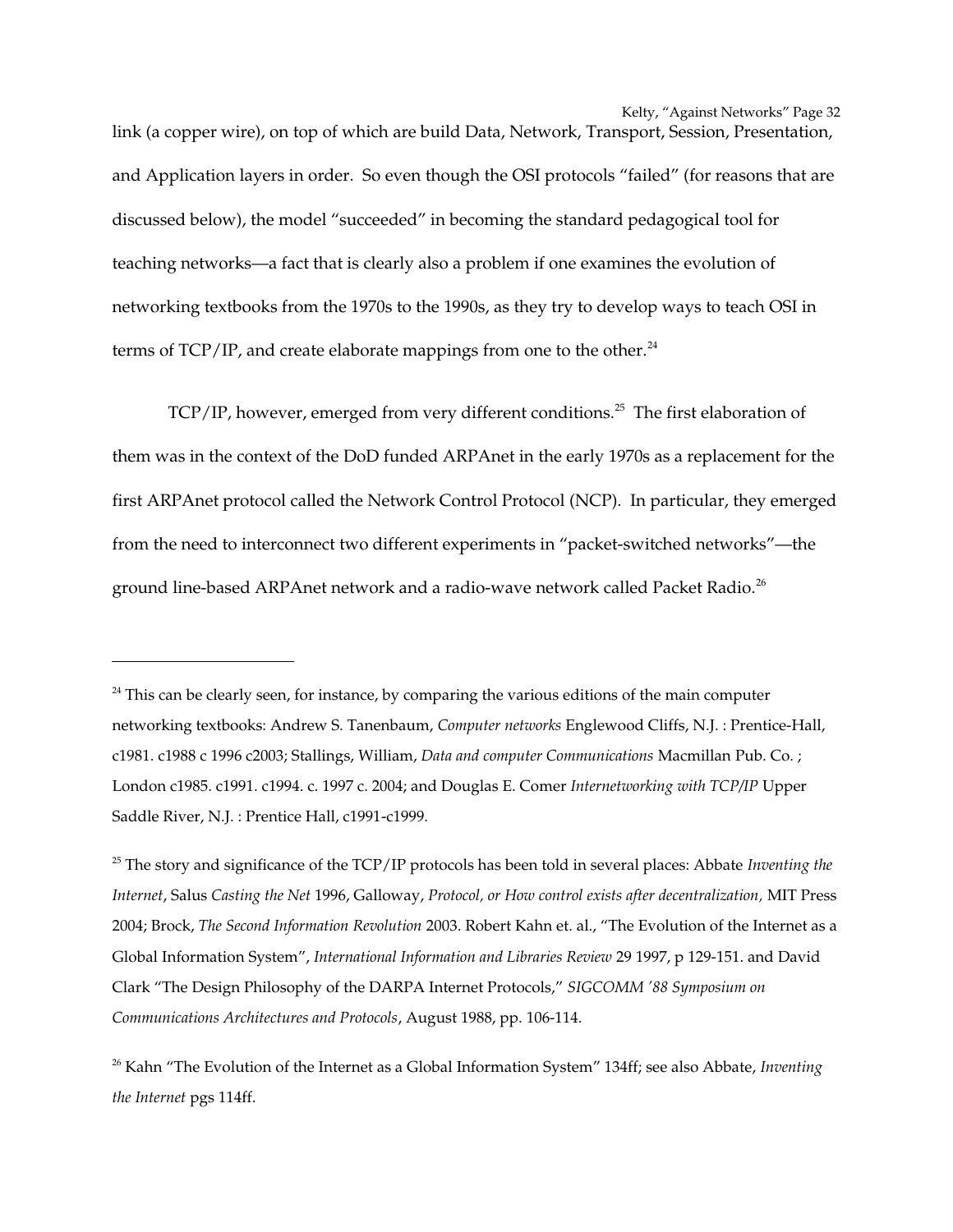The TCP/IP protocols are often referred to as enabling "packet-switched" networks, but this is only partially correct; the real innovation of this set of protocols was a design for an "inter-network"—a system that would interconnect several diverse and autonomous packetswitched (or even circuit-switched) networks together, without requiring them to be transformed or redesigned or standardized. In the first paper describing the protocol, Kahn and Cerf say:

> Even though many different and complex problems must be solved in the design of an individual packet-switching network, these problems are manifestly compounded when dissimilar networks are interconnected. Issues arise which may have no direct counterpart in an individual network and which strongly influence the way in which Internetwork communication can take place.<sup>[27](#page-32-0)</sup>

The explicit goal, for DARPA researchers, was to share computer resources—not necessarily to connect two individuals or firms together, or to create a competitive market in networks or networking software. "Resources" meant specifically memory and computational power, though access to data and programs was clearly also crucial. Sharing between different kinds of networks implied allowing the different networks to develop autonomously (as their creators and maintainers saw best), but without sacrificing the ability to continue sharing. The "ground rules" for such a system therefore included that 1) no changes would be required of each network internally, in order to connect to the Internet; 2) communication was "best effort" meaning that packets which were dropped or disappeared would simply be retransmitted

<span id="page-32-0"></span><sup>27</sup> Robert Kahn and Vint Cerf, "A protocol for packet network intercommunication: *IEEE Transactions on* Communications, Vol Com-22, No 5 May 1974.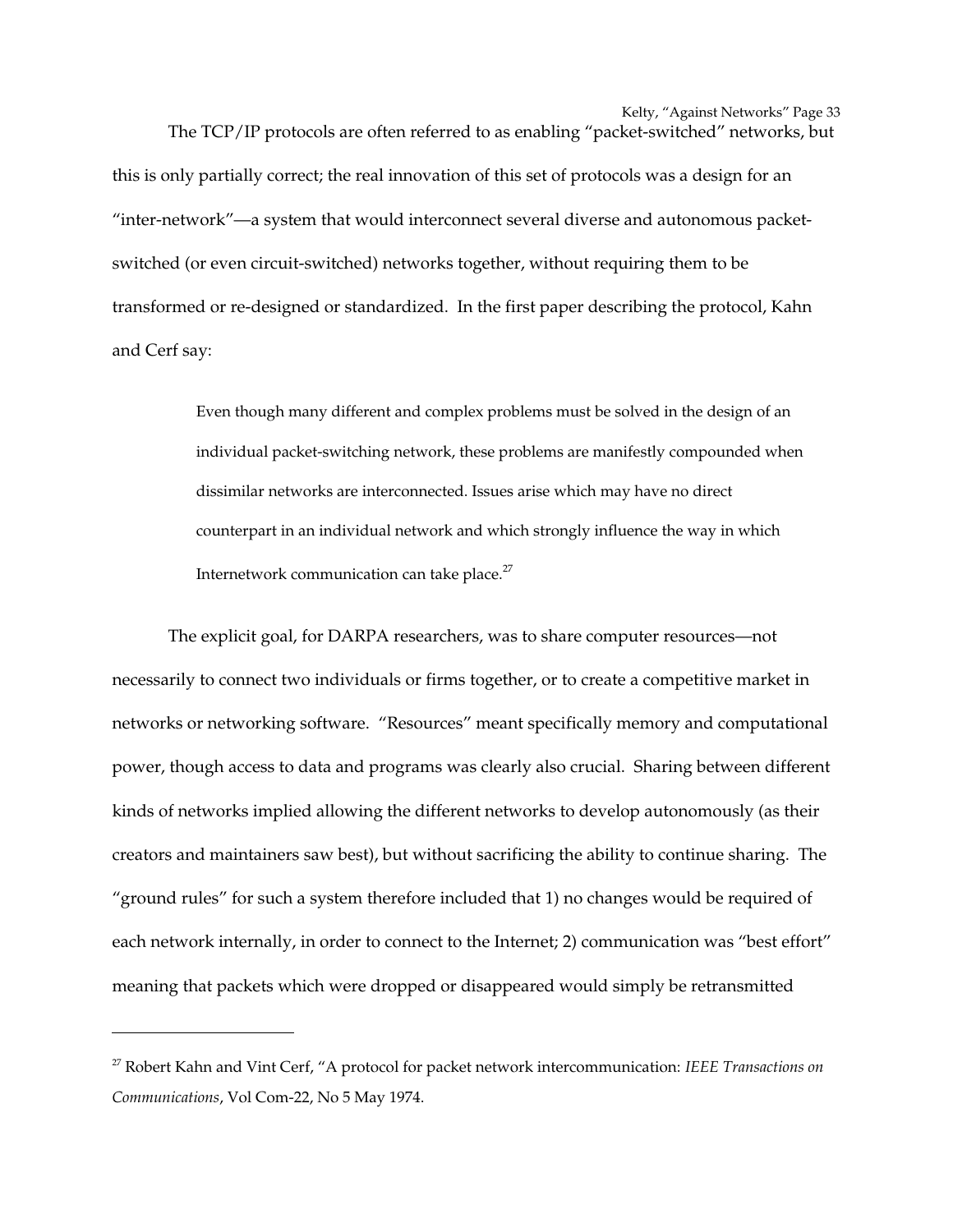(rather than requiring a permanent connection between two machines; 3) a special "black box" computer, called a gateway, would form the connection points between networks, and it would retain no information—simply route the information back and forth between networks; and 4) there should be no global control at the top level.<sup>[28](#page-33-0)</sup>

Years later, David Clark, Chief Internet Engineer for several years in the 1980s, gave a much more explicit explanation of the goals that led to the TCP/IP protocols. In particular he suggests that the main overarching goal was not just sharing of resources, but "to develop an effective technique for multiplexed utilization of existing interconnected networks. (54)" and more explicitly stated the issue of control that faced the designers: "Networks represent administrative boundaries of control, and it was an ambition of this project to come to grips with the problem of integrating a number of separately administrated entities into a common utility. (55)" The need for a system that maintained autonomy of control, while at the same time allowing for resource sharing and communication determined not only the design of the system, but the *order* in which the various goals would be prioritized. Clark lists seven goals for TCP/IP:

1. Internet communication must continue despite loss of networks or gateways.

- 2. The Internet must support multiple types of communications service.
- 3. The Internet architecture must accommodate a variety of networks
- 4. The Internet architecture must permit distributed management of its resources.
- 5. The Internet architecture must be cost effective.
- 6. The Internet architecture must permit host attachment with a low level of effort.

<span id="page-33-0"></span> $^{28}$  Adapted from Kahn et.al. "The Evolution of the Internet as a Global Information System" pg 134-135.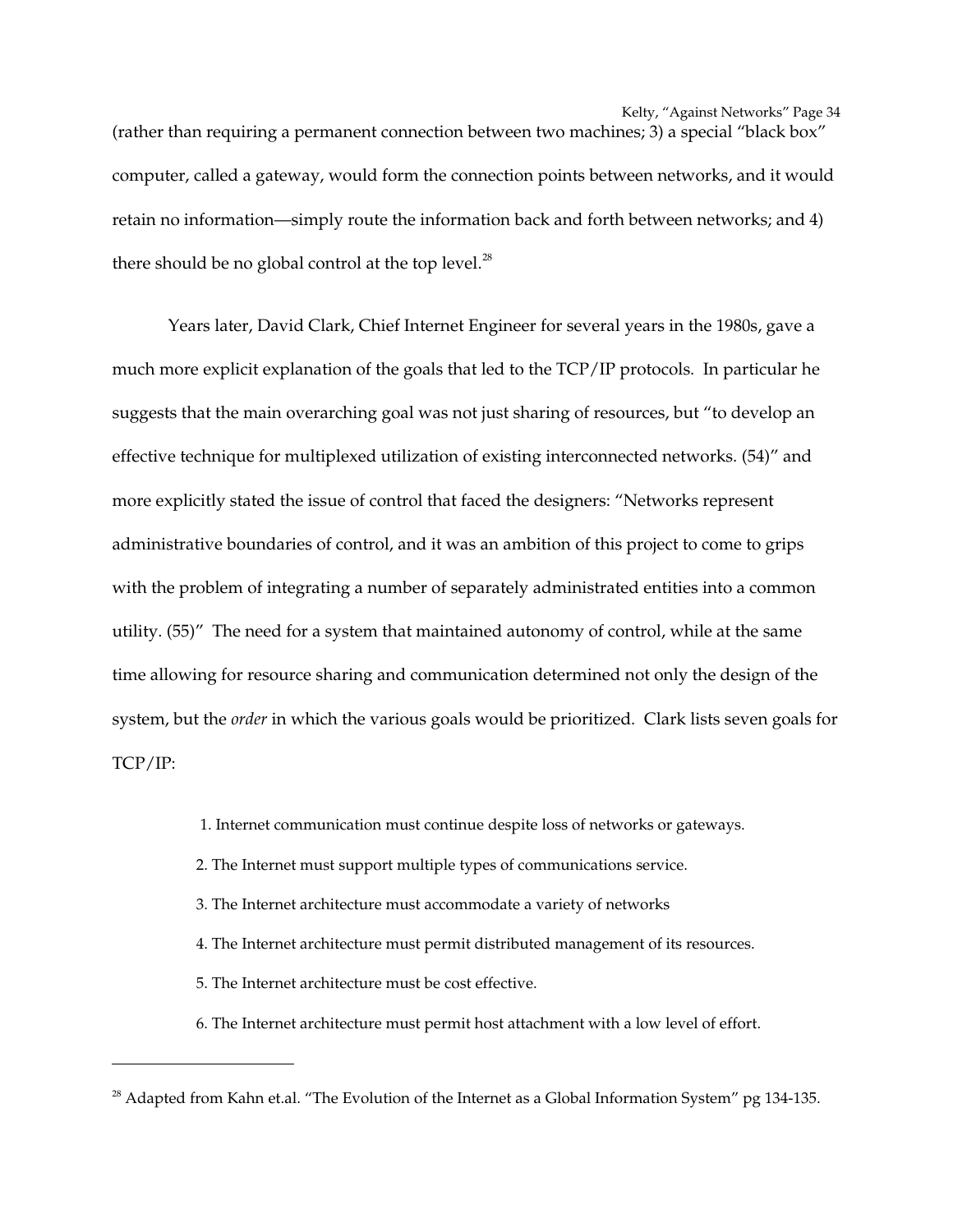7. The resources used in the Internet must be accountable.

This set of goals might seem to be nothing more than a checklist of all the desirable features. It is important to understand that these goals are in order of importance, and an entirely different network architecture would result if the order were changed. For example, since this network was designed to operate in a military context, which implied the possibility of a hostile environment, survivability was put as a first goal, and accountability as a last goal. During wartime, one is less concerned with detailed accounting of resources used than with mustering whatever resources are available and rapidly deploying them in an operational manner. $^{29}$  $^{29}$  $^{29}$ 

Clark's focus on the ordering of goals is important for understanding why the Internet ended up looking so much different than other networks that existed throughout the 1970s and 1980s—but it does not quite explain the reason why TCP/IP eventually triumphed and became the *de facto* standard for Internetworking around the globe.<sup>[30](#page-34-1)</sup> It also helps orient an understanding of why "openness" can be understood as a goal, since 2 and 3 above are both explicitly concerned with diversity and interconnection at the expense of either accountability or cost-effectiveness (5 and 7). Clark's expression of this ordered set of goals helps make sense of the struggle with OSI, which might be said to represent a different ordering of these goals

<span id="page-34-1"></span> $30$  Unless of course one wished to suggest that we are now in a state of permanent war, in which survivability is the only truly shared global goal; however the physical loss of networks or gateways as a result of warfare is perhaps the least common problem that now exists on the global Internet.

<span id="page-34-0"></span><sup>29</sup> "The Design Philosophy of the DARPA Internet Protocols," David D. Clark in *Computer Communications: Architectures, Protoccols, and Standards, 3rd ed.* Ed. William Stallings, IEEE Computer Society Press, Los Alamitos, 1992. Originally in *SIGCOMM '88 Symposium on Communications Architectures and Protocols*, August 1988, pp. 106-114.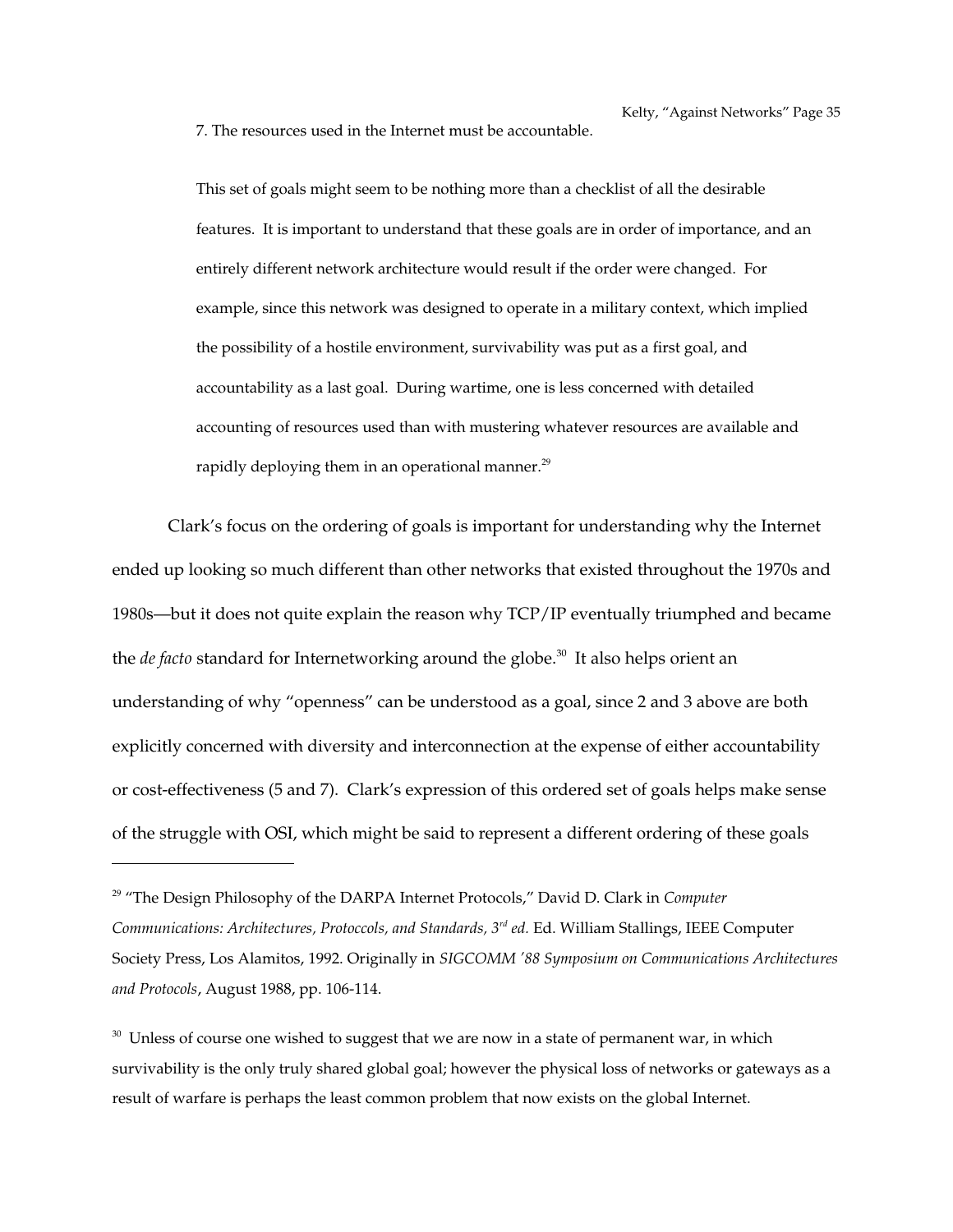and others (such as "comprehensiveness" or "completeness").

#### **Conclusion**

The struggle between OSI and TCP/IP would be a classic case of controversy in STS, like that between NTSC and PAL or AC and DC, except that the TCP/IP is not a national standard of any kind: it is a *de facto* standard that has leapt over the hurdles in place to making a network universal in the classic terms of ANT. The open and extensible process of improving the Internet, and the political and economic background of regulation, anti-trust and the process of international consensus standardization has meant that the Internet is a qualitatively different kind of network—in both the ANT sense and the more collquial sense. As the example of Clark's ordered set of goals makes clear, at stake in this struggle are fairly clear orderings of values—a clear recognition in fact, that technologies represent the instantiation of values (rather than their absense) and that one ought to get clear as soon as possible which values are most important. In the case of TCP/IP those values were interconnectivity, extensibility, robustness, and respect for administrative boundaries, and in many ways the implications of these values are visible in the world we live with today: Napster, Web 2.0, blogs and wikis, Free Software and Open access etc. The fact that other goals—security, accountability and cost—were not at the top of the list also has implications: spam, identity theft, and net neutrality for instance.

Perhaps the most important implication, from the perspective of ANT, however, is that what this new world of networks reveals is the possibility—indeed the necessity—of choosing one kind of network over another. ANT's studies of science and technology were very effective at showing how the "materialization of spirit" rendered possible by software and networks